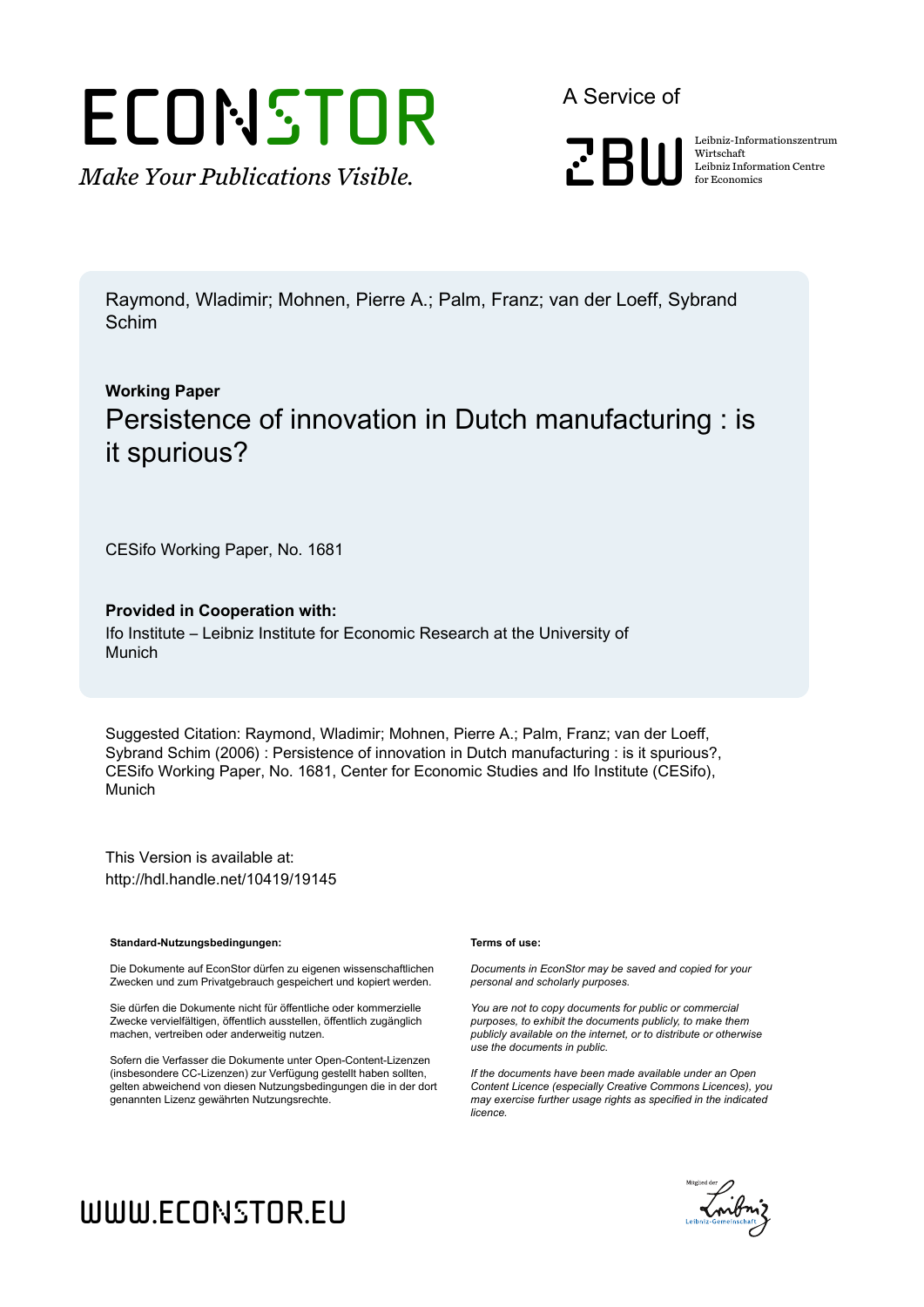# PERSISTENCE OF INNOVATION IN DUTCH MANUFACTURING: IS IT SPURIOUS?

## WLADIMIR RAYMOND PIERRE MOHNEN FRANZ PALM SYBRAND SCHIM VAN DER LOEFF

## CESIFO WORKING PAPER NO. 1681 CATEGORY 9: INDUSTRIAL ORGANISATION **MARCH 2006**

*An electronic version of the paper may be downloaded*  • *from the SSRN website: www.SSRN.com*  • from the CESifo website: www.CESifo-group.de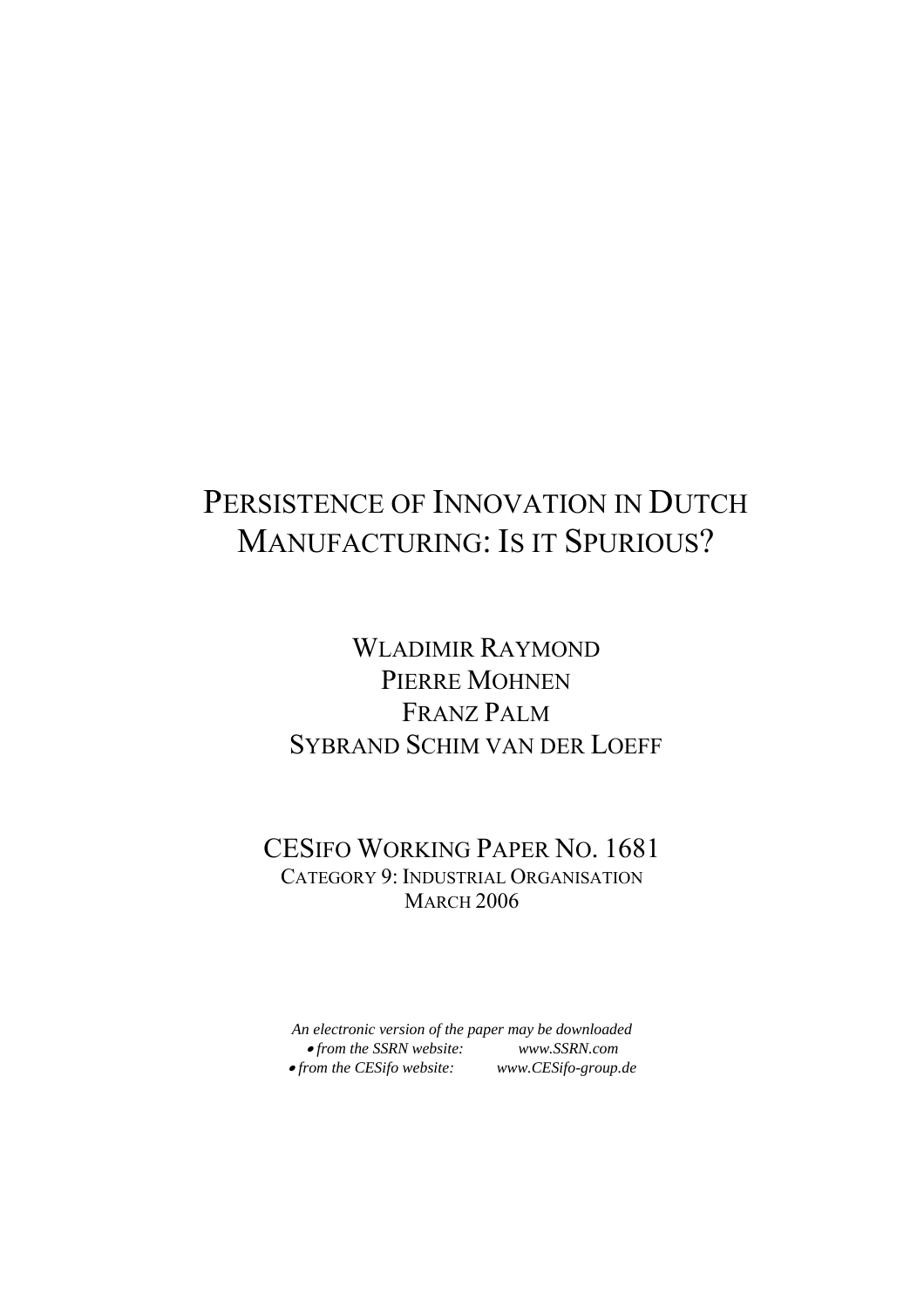## PERSISTENCE OF INNOVATION IN DUTCH MANUFACTURING: IS IT SPURIOUS?

## Abstract

This paper studies the persistence of innovation and the dynamics of innovation output in Dutch manufacturing using firm data from three waves of the Community Innovation Surveys (CIS), pertaining to the periods 1994-1996, 1996-1998, and 1998-2000. We estimate by maximum likelihood a dynamic panel data type 2 tobit model accounting for individual effects and handling the initial conditions problem. We find that there is no evidence of true persistence in achieving technological product or process innovations, while past shares of innovative sales condition, albeit to a small extent, current shares of innovative sales.

JEL Code: C33, C34, O31.

Keywords: dynamic panel data type 2 tobit, innovation, spurious persistence.

*Wladimir Raymond University of Maastricht W.Raymond@KE.unimaas.nl* 

*Franz Palm University of Maastricht P.O. Box 616 6200 MD Maastricht The Netherlands F.Palm@KE.unimaas.nl* 

*Pierre Mohnen University of Maastricht P.Mohnen@MERIT.unimaas.nl* 

*Sybrand Schim van der Loeff University of Maastricht S.Loeff@KE.unimaas.nl* 

February 20, 2006

The empirical part of this study has been carried out at the Centre for Research of Economic Microdata at Statistics Netherlands. The authors wish to thank Statistics Netherlands, and in particular Bert Diederen, for helping us in accessing and using the Micronoom data set. The views expressed in this paper are solely those of the authors. The authors also wish to thank François Laisney for his helpful comments. The first author acknowledges financial support from METEOR.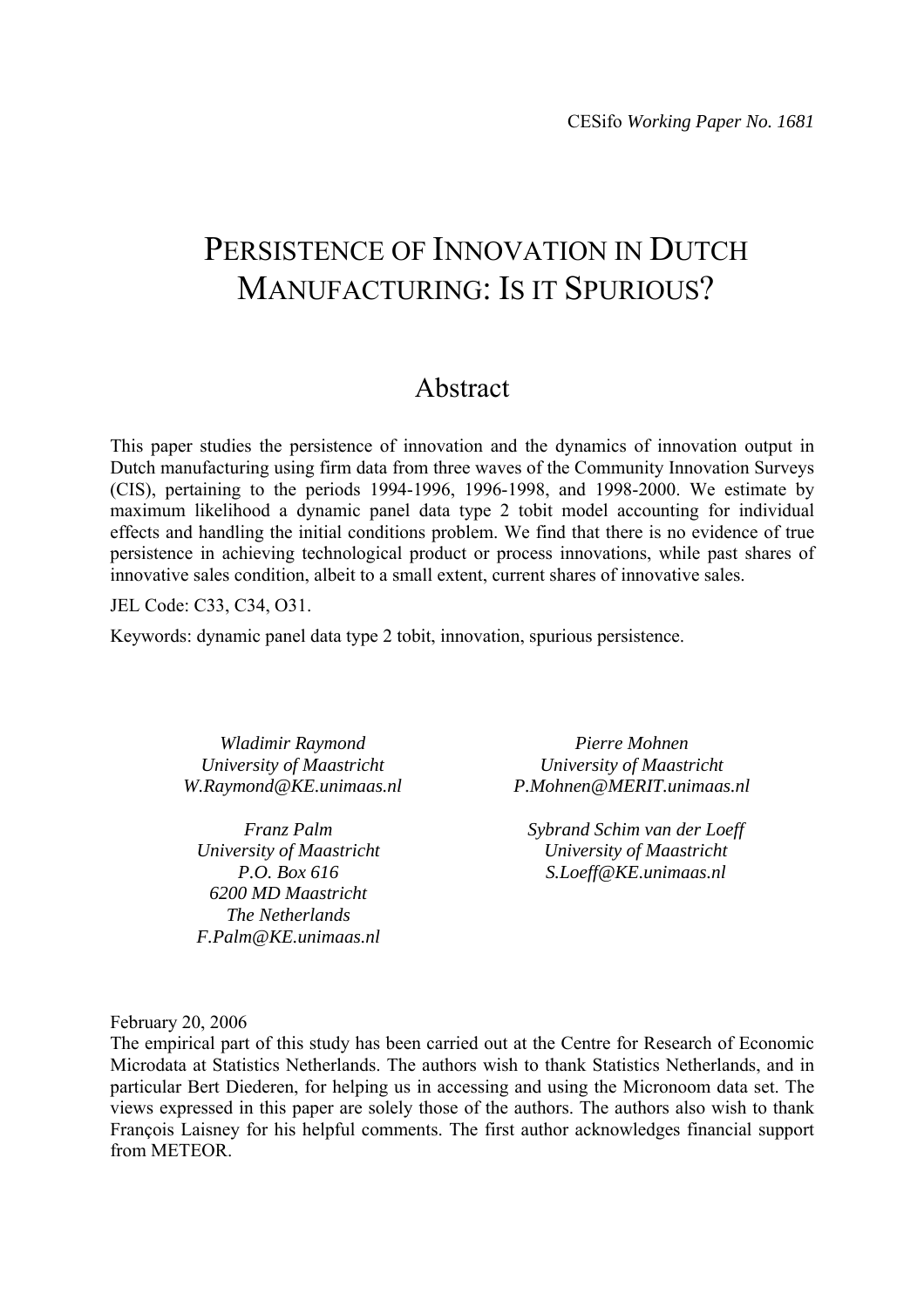#### 1 Introduction

This paper examines, at the firm level, the dynamics of the innovation process in Dutch manufacturing using three waves of the Community Innovation Survey (henceforth CIS) pertaining to the periods 1994-1996, 1996-1998 and 1998-2000. More specifically, we attempt to answer two questions. First, does being successful in past innovation activities increase the probability of being successful in current innovation activities? Secondly, does past innovation output, as measured by the share in total sales of innovative sales,  $1$ generate current innovation output?

The first research question relates to the literature on the persistence of innovation which, at the micro level, plays an important role in the context of endogenous growth models (Romer, 1990; Aghion and Howitt, 1992). It also helps to understand industrial economics phenomena such as the persistence of profitability (Roberts, 2001) and total factor productivity (TFP) growth (Geroski, 1989). Several theoretical explanations of the persistence of innovation (at the firm level) exist in the literature. In one approach the persistence of innovation is explained by the existence of sunk costs: in order to build and maintain an R&D department, R&D expenditures are regular. In the linear model of innovation as opposed to the *chain-link* model a direct relationship between a firm's R&D expenditures and its innovations is postulated such that the persistence of innovation coincides with that of R&D expenditures. A second explanation of the persistence of innovation pertains to the financial constraints that a firm may face in funding R&D activities, which makes it dependent on retained earnings as a source of funds. Innovations that have met a commercial success in the past generate profits that may be invested in current innovation activities and hence "success breeds success". Finally an explanation of the persistence of innovation is given by the *learning-by-doing* model. It predicts that the production of innovations is subject to *dynamic economies* of scale. In other words, knowledge that has been used to produce past innovations can,

<sup>&</sup>lt;sup>1</sup>This study considers products that are new to the firm, not necessarily new to the market.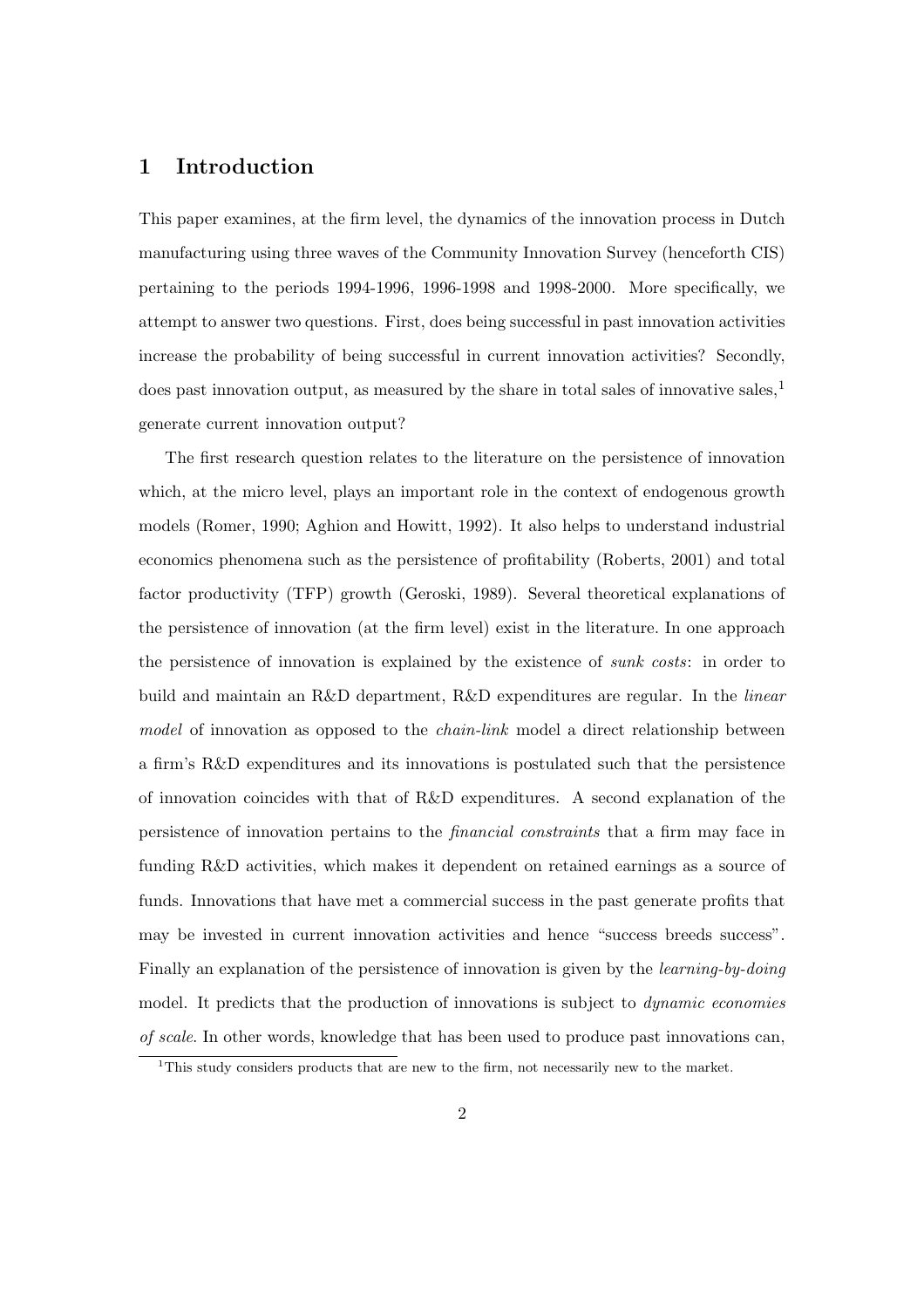assuming that the depreciation rate of innovative abilities is small, be used to produce current and even future innovations. In Schumpeterian terms, the three theoretical explanations of the persistence of innovation can be labeled as "creative accumulation", as opposed to "creative destruction", where the latter term is used to explain the absence of persistence in innovation activities.

The dynamics of innovation output, investigated by the second research question, plays a crucial role in understanding the dynamics of firms' technological performance (e.g. innovative sales) and economic performance (e.g. profits). Since the empirical work by Crépon et al. (1998), a great number of empirical studies focus on the relationship between innovation output and firm performance, the latter variable being measured, for instance, by sales per employee, value-added per employee, export per employee, growth rates of sales, total employment growth and so on. The main finding of these studies is that, regardless of how performance is measured, innovation output positively and significantly affects firm performance, with the exception of the study by Klomp and van Leeuwen (2001) that finds a negative but insignificant effect of innovation output on employment growth.<sup>2</sup> For instance, innovation output has a positive and significant effect on value-added per employee of French firms (Crépon et al., 1998), sales per employee of German firms (Janz et al., 2003), sales growth of Dutch firms (Klomp and van Leeuwen, 2001), and labor productivity (value-added per employee) growth of Swedish firms (Lööf and Heshmati,  $2002a$ ). Lööf and Heshmati  $(2002b)$  perform a sensitivity analysis using, besides the previously-mentioned ones, three additional measures of firm performance, namely, sales margin, profit before and after depreciation (in level and growth rates), and find the same pattern of positive and significant effect of innovation output on firm performance. Because of this close relationship between innovation output and firm performance, the dynamics of the former is expected to explain that of the latter. In

<sup>2</sup>The relationship between innovation and employment is not a clear-cut one. Empirical studies identify both a positive and a negative effect of the former on the latter. The sign of the relationship depends, e.g., on the type of the data, the time-period and the level of analysis (firm versus industry level) (Pianta, 2004).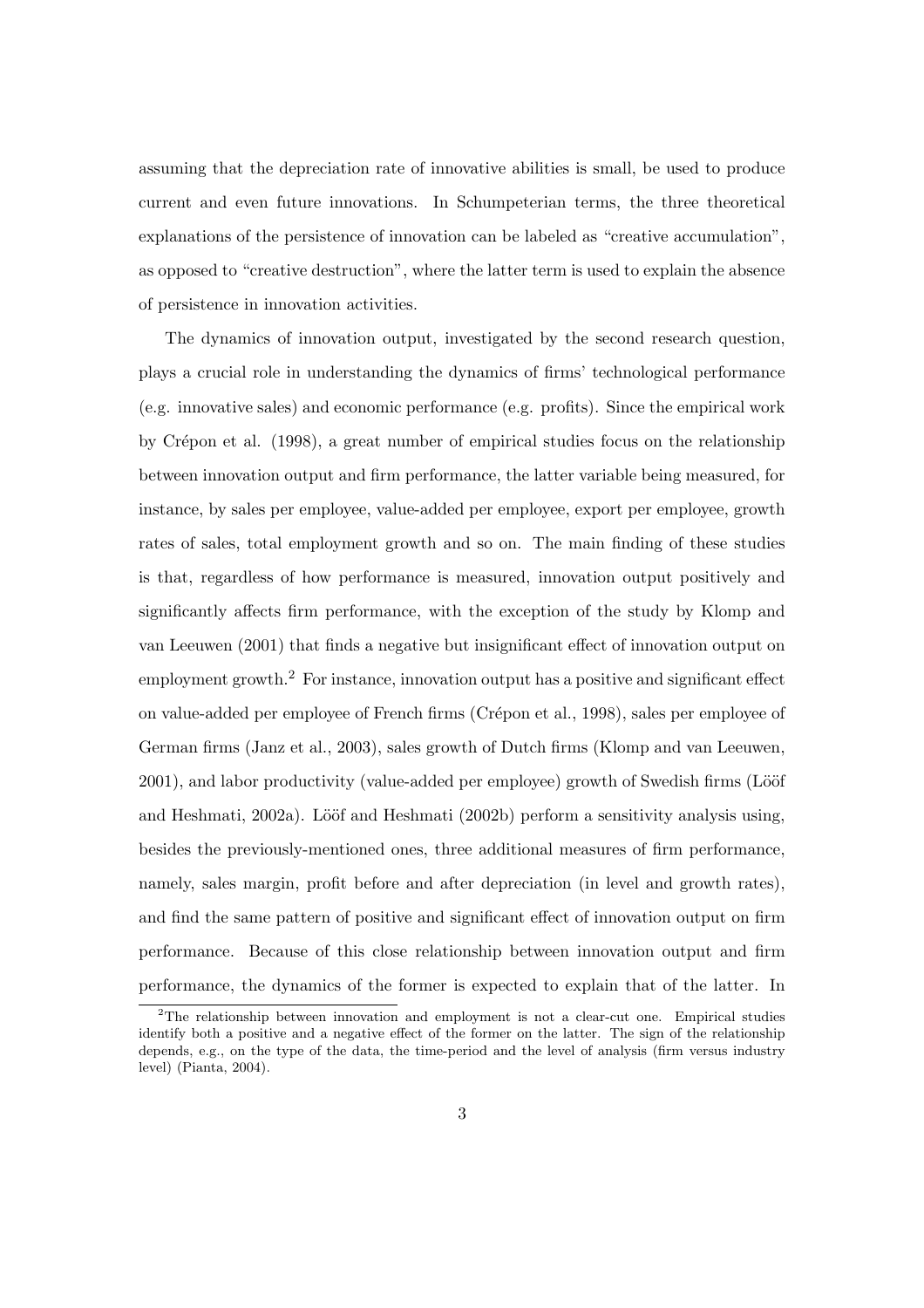other words, our second research question can help us address the issue of the persistence of firm performance (Cefis, 2003b; Cefis and Ciccarelli, 2005).

This study contributes to the empirical literature on innovation in a number of ways. Firstly, it analyzes persistence using other output measures than patents. Secondly, unlike the aforementioned empirical studies on firm performance, three waves of the CIS, pertaining to the Dutch manufacturing sector, are used for the first time to link the persistence of innovation (qualitative) to the dynamics of firms' technological performance (quantitative). We estimate a dynamic panel data type 2 tobit model accounting for unobserved individual effects and handling the initial conditions problem encountered when estimating dynamic panel data models. The incidence and the intensity of innovation are jointly estimated allowing for a correlation between the processes governing the introduction of new or significantly improved products and/or processes, and the generation of innovative sales. We use estimation techniques suggested by Wooldridge (2005), and generalized in Raymond et al. (2005), and find that being successful in past innovation activities does not increase the probability of being successful in current innovation activities, and that past innovation output does condition, albeit to a small extent, current innovation output.

Section 2 summarizes the findings of the empirical literature on the persistence of innovation and firm performance. Section 3 presents the model that is estimated in Section 4. We describe the data used to implement the model in Section 5, present and discuss estimation results in Section 6, and conclude in Section 7.

#### 2 Literature

This section summarizes the findings of the empirical literature on the persistence of innovation. Two types of studies are identified according to whether patent or other data are used (Table 1). We explain the importance of the type of data that are used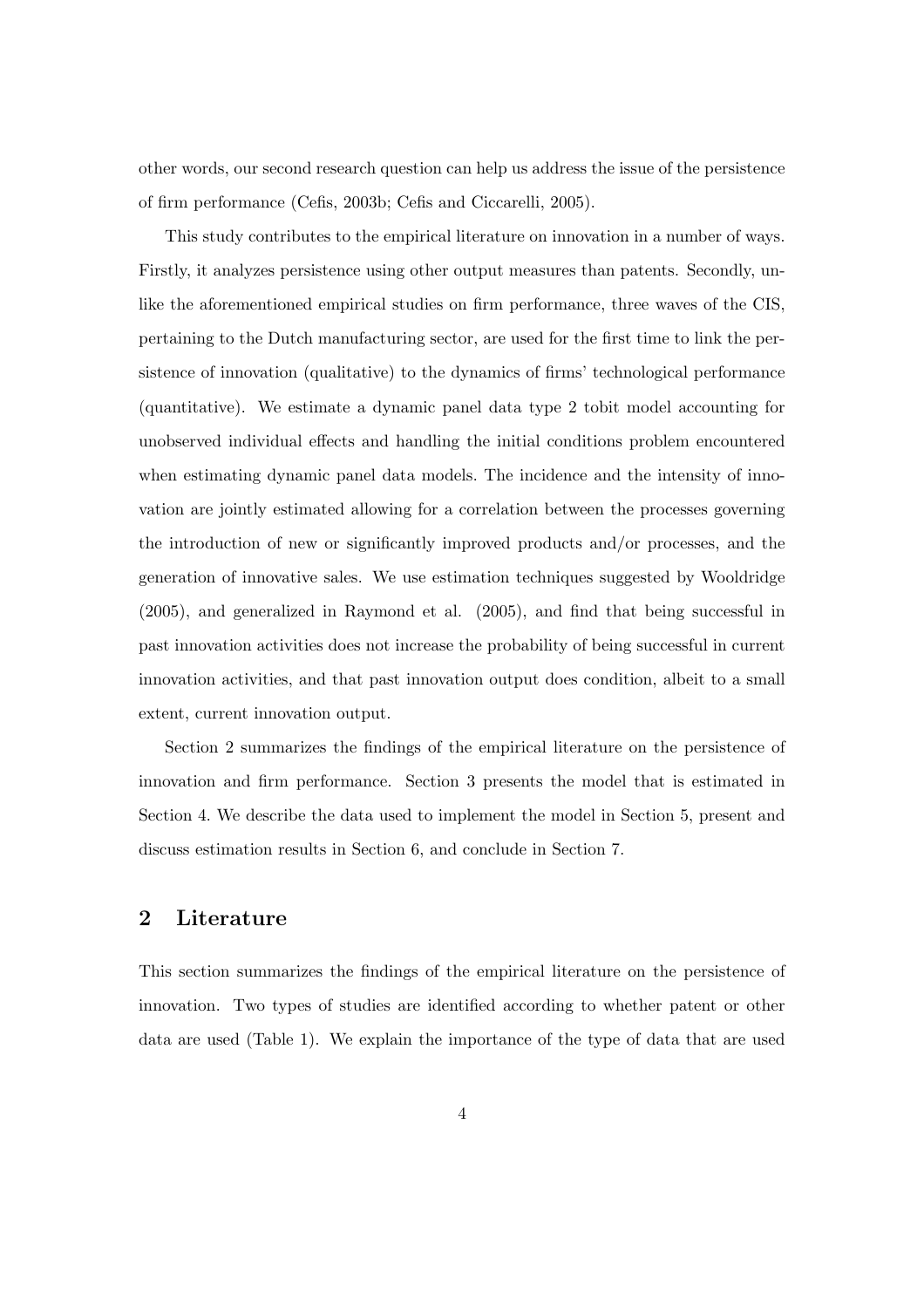to measure innovation activities when persistence is analyzed. We also describe the findings of the rather few empirical studies on the relationship between the persistence of innovation output and that of firm performance.

#### 2.1 The persistence of innovation

The studies on the persistence of innovation are motivated by testing the Schumpeter Mark I and II hypotheses. In other words, authors seek to know whether innovation activities are subject to "creative destruction" or "creative accumulation". The hypothesis of whether innovation activities are subject to "dynamic economies of scales" is also tested in these studies. Finally, industry and country differences in the persistence of innovation are investigated.

#### 2.1.1 Patent data

Innovation activities are captured in these studies by the number of patents that are either applied for or granted by the European Patent office (henceforth EPO) and the United States Patents and Trademarks Office (henceforth US PTO). Table 1 shows that, with the exception of Crépon and Duguet  $(1997)$ , all the studies on the persistence of innovation that use patent data conclude more or less alike regardless of the methodology: there is no clear-cut evidence of strong persistence in innovation activities. In fact, those studies share a common drawback, namely, the type of data used to analyze persistence. The limitations of patent data are well-known (Griliches, 1990), and the inability to obtain unequivocal empirical results using such data is therefore not surprising. Indeed, in order for a firm to be properly accounted for in a patent data set, it has to be the first to apply for a patent. Hence, when analyzing the persistence of innovation using patent data, one is unwittingly analyzing the persistence of "winning the patent race", which is unlikely to be strong (Duguet and Monjon, 2002). As a result, other types of data should be used to investigate the persistence of innovation activities.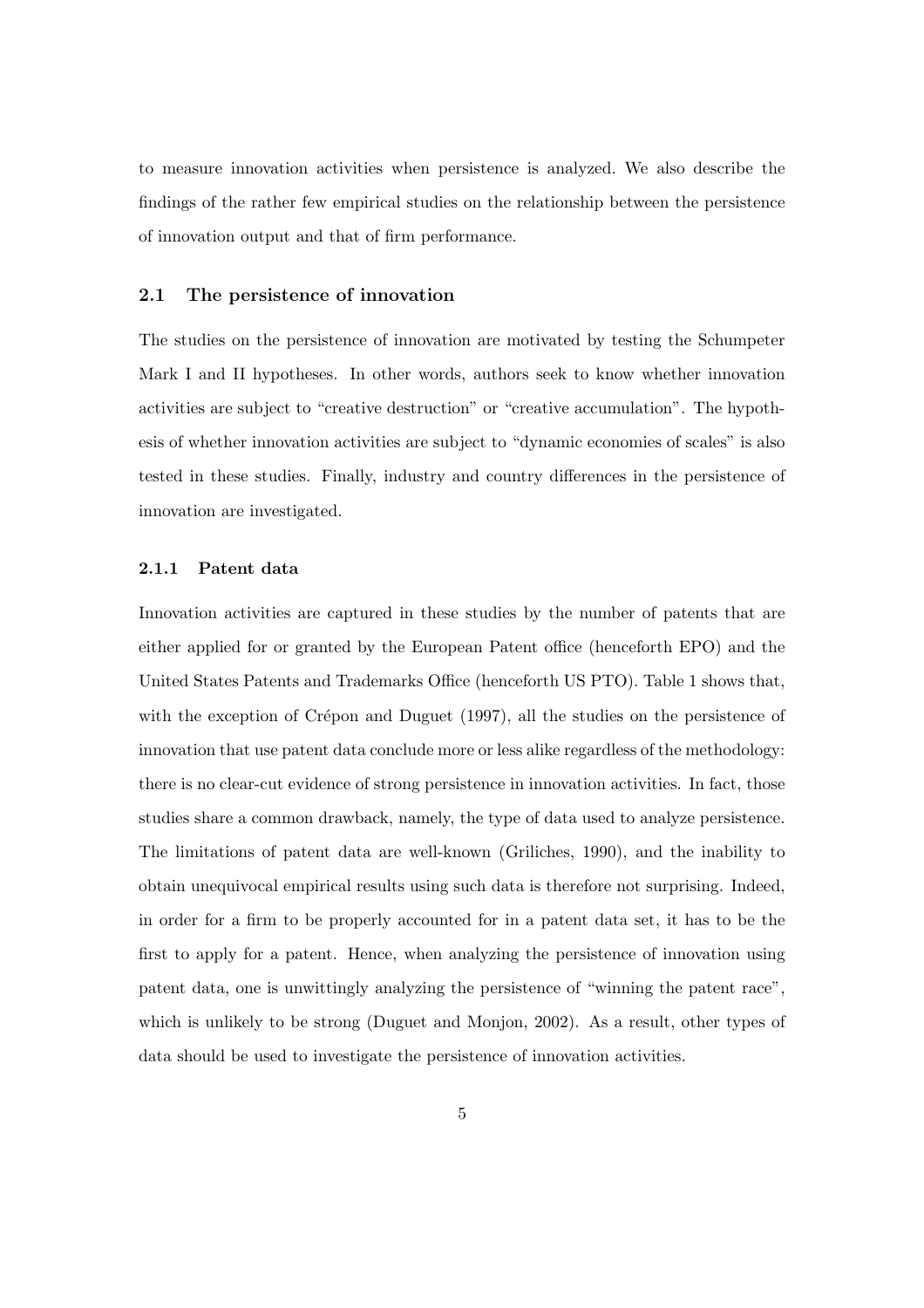#### 2.1.2 Major innovation, R&D and CIS data

Major innovation, R&D and CIS data are also used to analyze the persistence of innovation activities. The first type of data yields results that are similar to those of studies using patent data. Duguet and Monjon (2002) point out that persistence is also likely to be low when using major innovation data. Indeed, since a major innovation is one that meets a commercial success, innovators are likely to be innovation or commercial leaders, which is unlikely to persist over a long period of time. Thus, major innovation data are as demanding as patent data when analyzing the persistence of innovation. On the other hand, R&D and CIS data are seen as less demanding as persistence can be analyzed at the firm level without mentioning the patenting or market leadership status of the firm. In this case, regardless of the methodology, persistence in innovation activities is found to be high, whether input measures (Castillejo et al., 2004; Peters, 2005) or output measures (Duguet and Monjon, 2002) of innovation are used.

#### 2.2 The persistence of innovation output and firm performance

All the empirical studies mentioned in Section 1 on the relationship between innovation output and firm performance are cross-sectional, whereas this one is based on panel data.<sup>3</sup> Hence, they cannot analyze the dynamics of the innovation process and that of firm performance. Little is known about the relationship between the dynamics of innovation and that of firm performance. Two instances of studies that investigate this relationship are Cefis (2003b) and Cefis and Ciccarelli (2005). Both studies use patent data and find that persistent innovators have profits that are and remain higher than those of non-persistent innovators, hence the persistence of innovation and that of firm performance are closely related to each other.

<sup>&</sup>lt;sup>3</sup>To the best of our knowledge, van Leeuwen's (2002) study is the only one that analyzes the dynamics of innovation input (R&D expenditures/total sales) and output (innovative sales/total sales), and links innovation output to firm performance. However, his analysis is not done in a "true" panel data framework in that individual effects are not accounted for.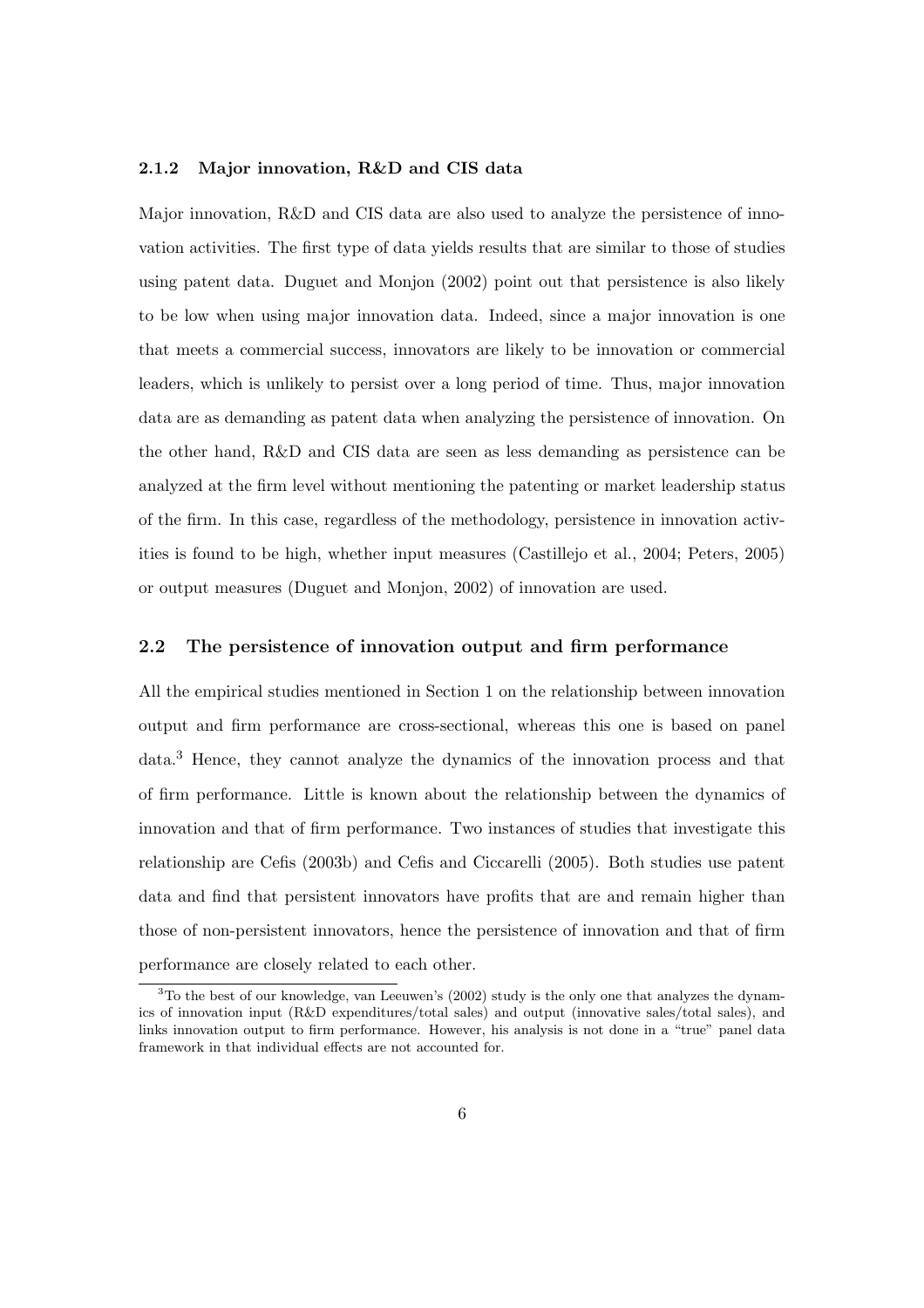Our study attempts to give a first insight into the dynamics of the innovation process in Dutch manufacturing using three waves of the CIS. We consider a model of innovative behavior in a "true" dynamic panel data framework, i.e. accounting for unobserved individual effects and handling the initial conditions problem. We estimate a dynamic panel data type 2 tobit model, according to Amemiya's (1984) terminology, which encompasses the cross-sectional type 2 tobit model studied by, for instance, Brouwer and Kleinknecht (1996) and Mairesse and Mohnen (2001). The model is described as follows.

#### 3 Econometric model

The model explains the achievement by Dutch manufacturing enterprises of technological product and/or process (TPP) innovations and the impact of these innovations on the share of innovative sales. Formally, it is written as

$$
d_{it} = 1 \left[ \rho d_{i,t-1} + \delta' \mathbf{w}_{it} + \eta_i + u_{it} > 0 \right]
$$
 (1)

$$
y_{it} = \begin{cases} \gamma y_{i,t-1} + \beta' \mathbf{x}_{it} + \alpha_i + \varepsilon_{it} & \text{if } d_{it} = 1 \\ 0 & \text{if } d_{it} = 0, \end{cases}
$$
 (2)

with  $t = 1, ...T$ ;  $i = 1, ...N$ .

Equation  $(1)$  models the current decision of enterprise i to innovate as a latent function of its past innovation achievement  $(d_{i,t-1})$ , its observable characteristics  $(\mathbf{w}_{it})^4$ , time-invariant unobserved individual effects  $(\eta_i)$  and other time-variant unobserved variables  $(u_{it})$  uncorrelated with  $w_{it}$ . The expression in square brackets represents the incentive to innovate. If the incentive is sufficiently high, enterprise  $i$  is a TPP innovator in which case  $d_{it}$  is observed to be 1. The scalar  $\rho$  and the vector  $\delta'$  capture respectively the effects of past innovation achievement and firm characteristics on current innovation achievement, and are to be estimated. A positive and statistically significant estimate

 ${}^{4}\mathbf{w}_{it}$  could also include market specific characteristics if they were observable.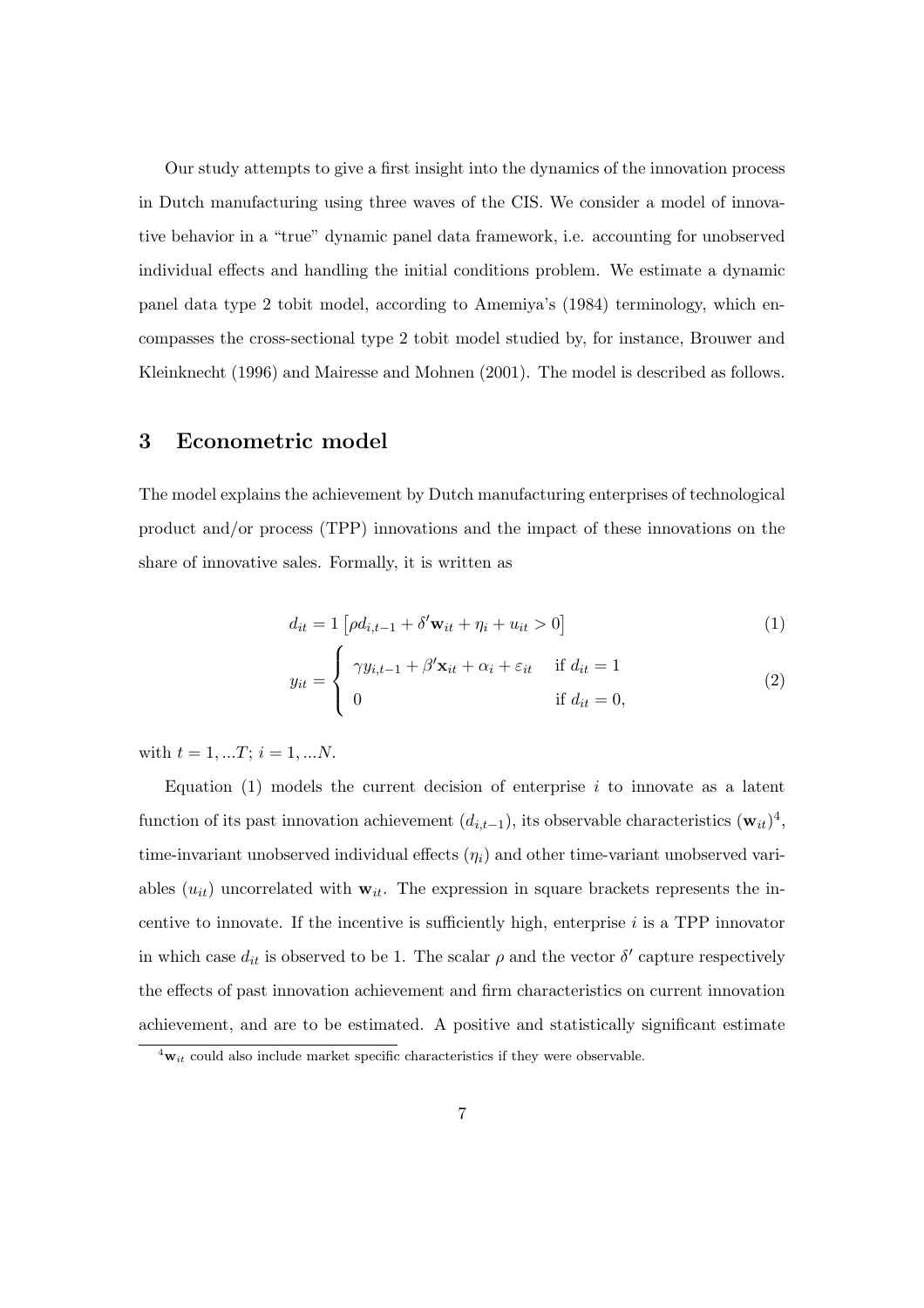of  $\rho$  identifies the presence of persistence in innovation which may occur for two reasons, because of state dependence or because of unobserved effects or left-out variables that are correlated over time (through serially-correlated errors or individual effects). Heckman (1981a; 1981c) refers to the first phenomenon as true state dependence and the second one as spurious state dependence. True state dependence states that past innovation achievement increases positively and significantly the probability of current innovation achievement (true persistence).<sup>5</sup> In order to distinguish it from spurious state dependence, unobserved effects that are correlated over time and the initial conditions must be properly accounted for when estimating eq. (1).

Equation (2) models the current share of innovative sales  $(y_{it})$  of innovator  $i (d_{it} = 1)$ as being determined by its past share of innovative sales  $(y_{i,t-1})$ , its characteristics  $(\mathbf{x}_{it})$ , time-invariant unobserved individual effects  $(\alpha_i)$  and other time-variant unobserved variables ( $\varepsilon_{it}$ ) uncorrelated with  $\mathbf{x}_{it}$ . This share is zero if enterprise i is not an innovator, and the full set of regressors included into  $x_{it}$  are only available when enterprise i is an innovator. The scalar  $\gamma$  and the vector  $\beta'$  capture respectively the effects of past share of innovative sales and firm characteristics on current share of innovative sales, and are to be estimated.

Equations (1) and (2) are jointly estimated allowing for a correlation between the processes governing the introduction of TPP innovations and the generation of innovative sales. We now turn to the estimation technique.

#### 4 Maximum likelihood estimation

This section explains how to estimate the dynamic panel data type 2 tobit model accounting for individual effects and handling the initial conditions problem. It is shown in the econometric literature that the coefficient associated with the lagged dependent

<sup>&</sup>lt;sup>5</sup>When the term persistence is used in this study without any further explanation, it is to be understood as true persistence which occurs in the case of true state dependence.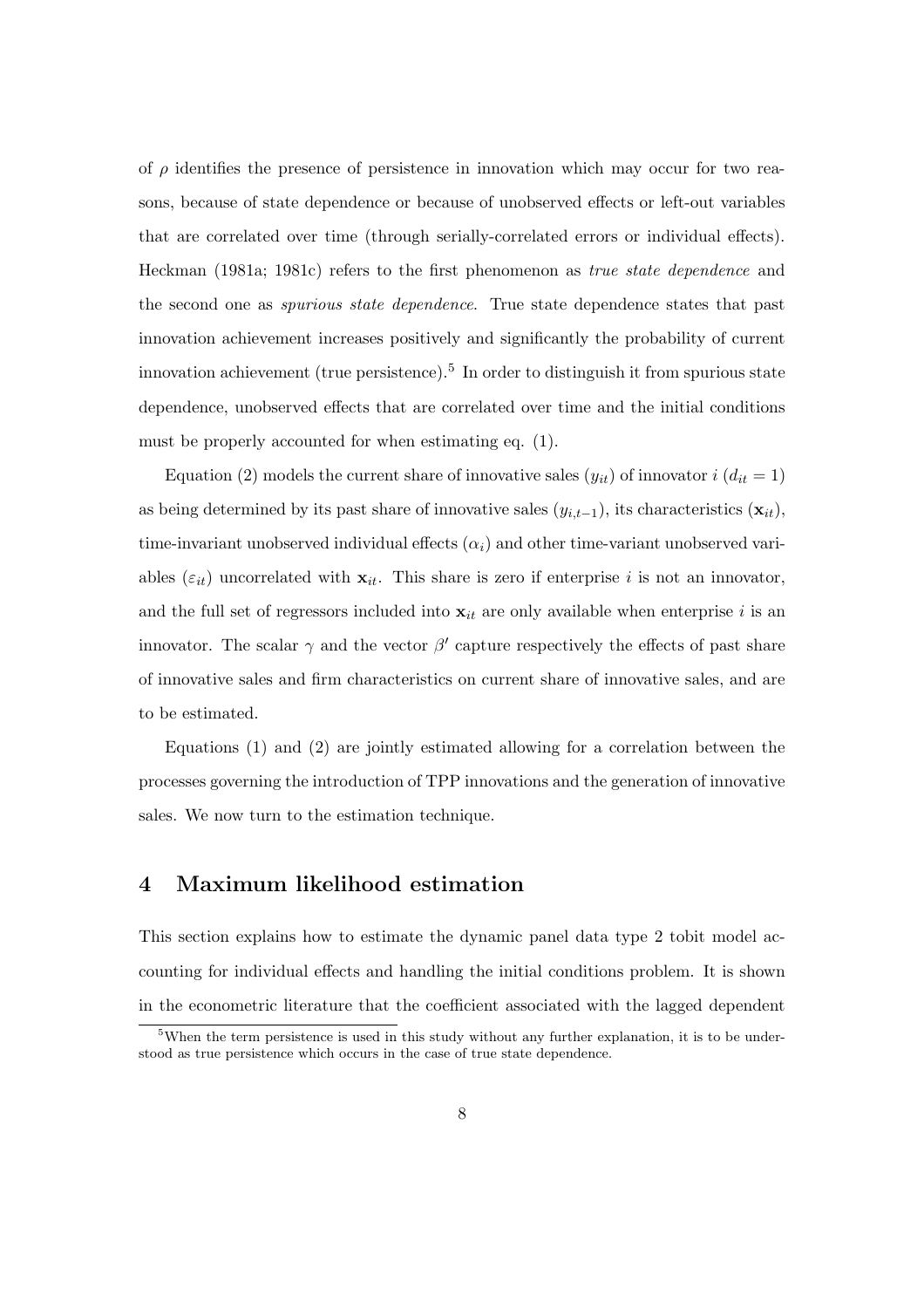variable can be overestimated if these two problems are not properly accounted for. Estimation techniques that properly handle these problems are known in the econometric literature (Heckman, 1981b; Wooldridge, 2005).

Kyriazidou (2001) suggests a "semi-parametric fixed-effects" approach, i.e. the individual effects  $\eta_i$  and  $\alpha_i$  are assumed to be fixed, and derives moment restrictions (along the lines of Ahn and Schmidt (1995)) that are exploited to construct two-step GMM-type estimators. In the first step, the parameters of eq. (1) are consistently estimated, e.g., by methods suggested by Honoré and Kyriazidou (2000). In the second step, these estimates are used to construct kernel weights that are larger for individuals whose sample selection effect is small. Under appropriate assumptions, the derived kernel-weighted GMM estimators are shown to be consistent and asymptotically normal. These estimators, however, cannot be applied in this study because of data limitations. First, the fixed-effects approach requires data that show a lot of variation over time (within variation), otherwise they are wiped out when time-differencing. This is hardly the case in our data since most of the variables are qualitative, and the continuous ones exhibit little within variation. For instance, the approach does not identify the effects of industry dummies which are assumed to capture technological opportunities. Secondly, the estimators are effective when the number of time periods is fairly large  $(T \geq 4)$ , which is not the case in our study either. Indeed, the moment equations require time-differencing resulting in a loss of information in the data, and the remaining information must be sufficient to estimate the model, which is not feasible when  $T$  is too small.

In order to cope with the limitations of our data, we consider an error-components approach and make distributional assumptions on the individual effects. We "integrate out" the individual effects and use the Wooldridge (2005) approach of handling the initial conditions problem. The estimator is described as follows. We assume the individual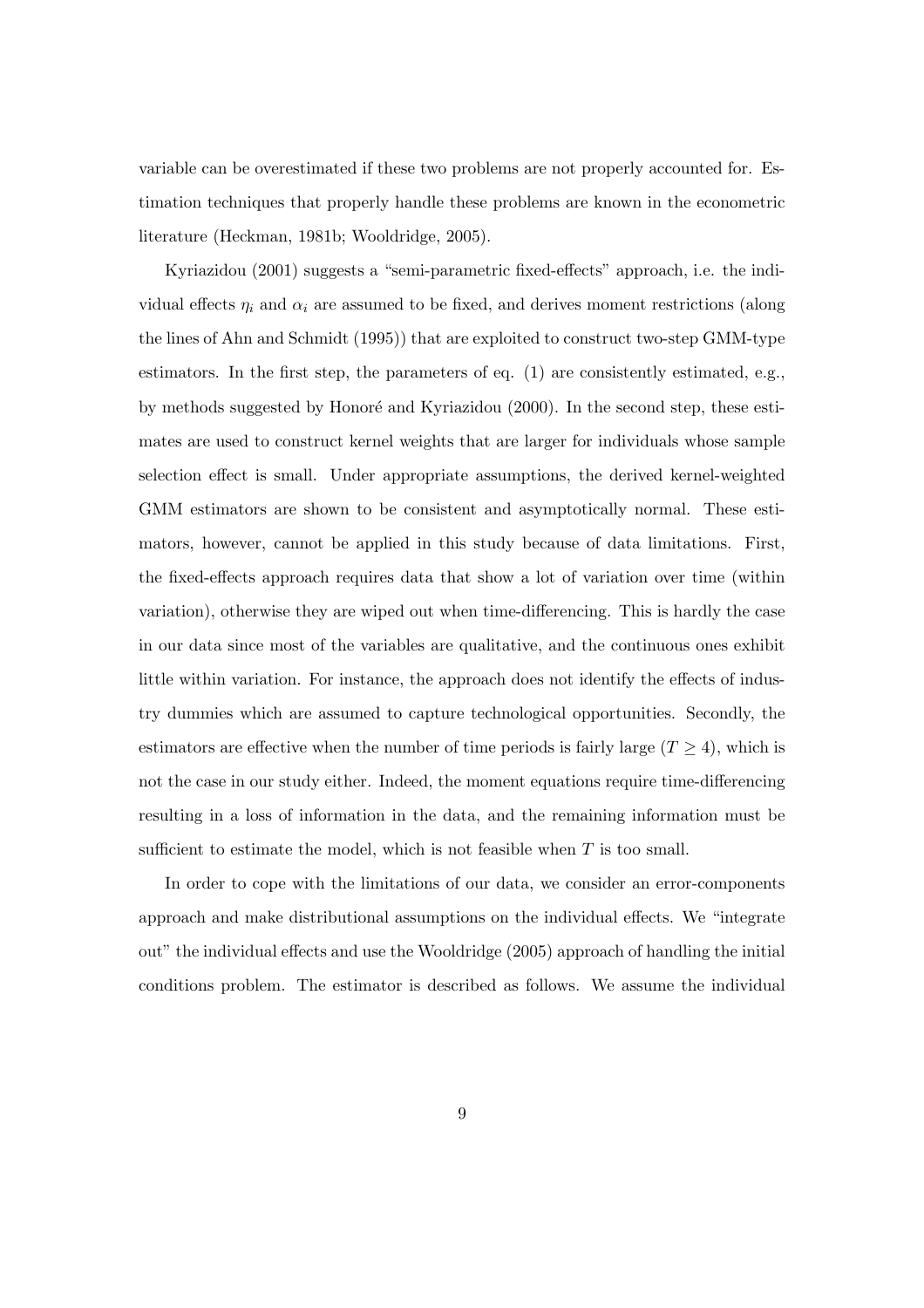effects to be correlated with the initial conditions and the regressors, i.e.

$$
\eta_i = b_0^s + b_1^s d_{i0} + \mathbf{b}_2'^s \mathbf{w}_i + a_{1i} \tag{3}
$$

and

$$
\alpha_i = b_0^r + b_1^r y_{i0} + \mathbf{b}_2^r \mathbf{x}_i + a_{2i}, \tag{4}
$$

where  $\mathbf{w}'_i = (\mathbf{w}'_{i1}, ..., \mathbf{w}'_{iT}), \mathbf{x}'_i = (\mathbf{x}'_{i1}, ..., \mathbf{x}'_{iT}),$  and  $b_0^s, b_1^s, b_2^s, b_0^r, b_1^r$  and  $\mathbf{b}_2^{lr}$  are to be estimated.<sup>6</sup> The scalars  $b_1^s$  and  $b_1^r$  capture the dependence of the individual effects on the initial conditions. The vectors  $(a_{1i}, a_{2i})'$  and  $(u_{it}, \epsilon_{it})'$  are assumed to be independently and identically (over time and across individuals) normally distributed with means zero and covariance matrices  $\Omega_{a_1 a_2} =$  $\sqrt{ }$  $\left\lfloor \right\rfloor$  $\sigma_{a_1}^2$   $\rho_{a_1 a_2} \sigma_{a_1} \sigma_{a_2}$  $\rho_{a_1a_2}\sigma_{a_1}\sigma_{a_2} \qquad \quad \sigma^2_{a_2}$  $\setminus$ and  $\Omega_{u\epsilon} =$  $\sqrt{ }$  $\left\lfloor \right\rfloor$ 1  $\rho_{u\epsilon}\sigma_{\epsilon}$  $\rho_{u\epsilon}\sigma_{\epsilon}$   $\sigma_{\epsilon}^2$  $\setminus$  $\Big\}$ respectively, and independent of each other. The likelihood function of one individual starting from  $t = 1$  and conditional on the regressors and the initial conditions, is written as

$$
L_i = \int_{-\infty}^{\infty} \int_{-\infty}^{\infty} \prod_{t=1}^{T} L_{it}(y_{it}|d_{i0}, d_{i,t-1}, \mathbf{w}_i, y_{i0}, y_{i,t-1}, \mathbf{x}_i, a_{1i}, a_{2i}) g(a_{1i}, a_{2i}) da_{1i} da_{2i}, \quad (5)
$$

where  $\prod_{t=1}^{T} L_{it}(y_{it}|d_{i0}, d_{i,t-1}, \mathbf{w}_i, y_{i0}, y_{i,t-1}, \mathbf{x}_i, a_{1i}, a_{2i})$  and  $g(a_{1i}, a_{2i})$  denote respectively the likelihood function if the individual effects are treated as fixed, and the bivariate normal density function of  $(a_{1i}, a_{2i})'$ . Define

$$
A_{it} = \rho d_{i,t-1} + \delta' \mathbf{w}_{it} + b_0^s + b_1^s d_{i0} + \mathbf{b}_2'^s \mathbf{w}_i
$$
(6)

 $6$ The approach considered in equations (3) and (4) allows the individual effects to be correlated with the regressors. However, because of the lack of variation over time (within variation) in  $w_{it}$  and  $x_{it}$ , a more restricted approach is considered in this analysis where the individual effects are assumed to be correlated only with the initial conditions.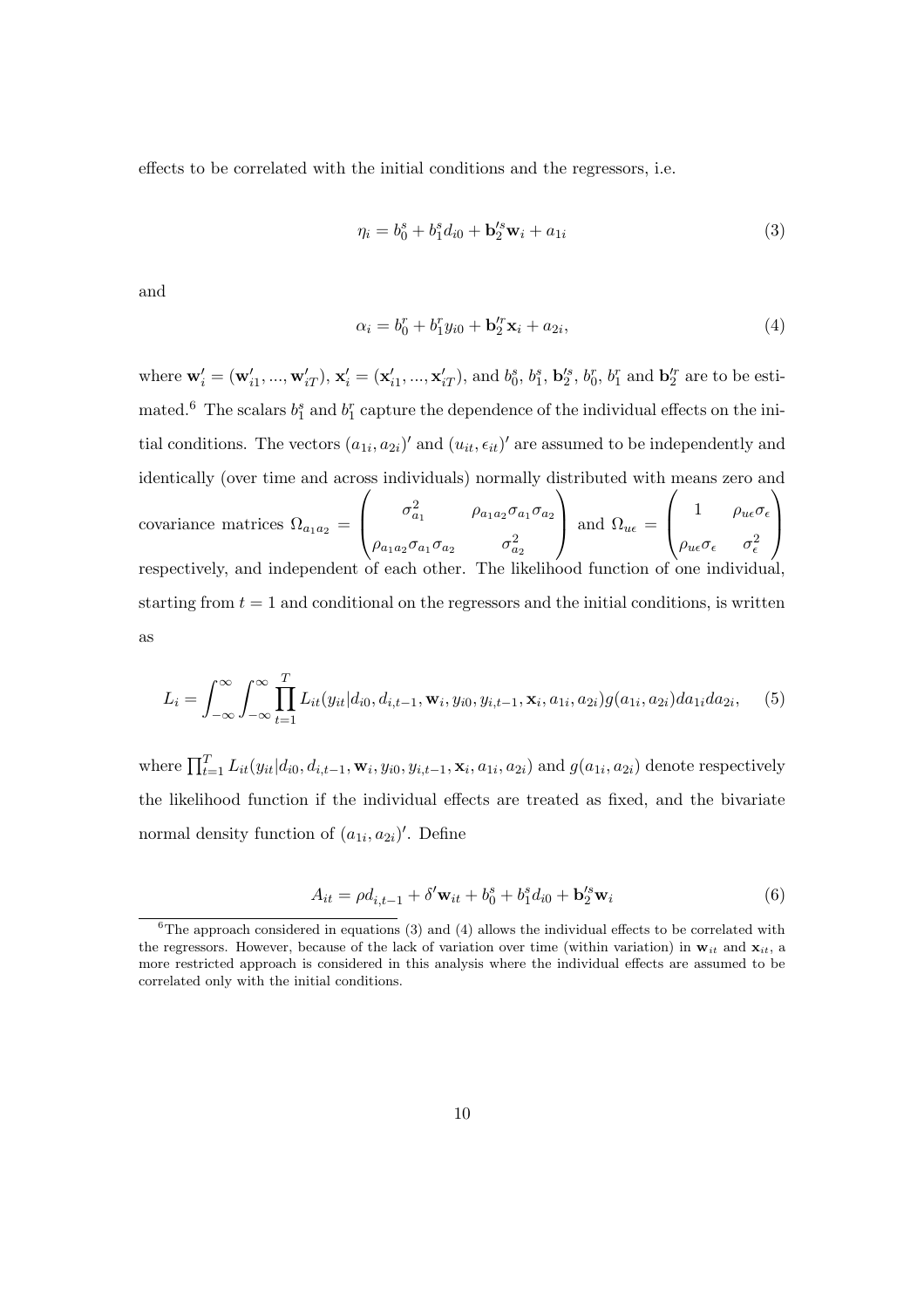and

$$
B_{it} = \gamma y_{i,t-1} + \beta' \mathbf{x}_{it} + b_0^r + b_1^r y_{i0} + \mathbf{b}_2^r \mathbf{x}_i,
$$
\n(7)

the likelihood function under the fixed-effects assumption is written as

$$
\prod_{t=1}^{T} \Phi \left[ -\left( A_{it} + a_{1i} \right) \right]^{(1-d_{it})} \left[ \frac{1}{\sigma_{\epsilon}} \phi \left( \frac{y_{it} - B_{it} - a_{2i}}{\sigma_{\epsilon}} \right) \Phi \left( \frac{A_{it} + a_{1i} + \frac{\rho_{ue}}{\sigma_{\epsilon}} (y_{it} - B_{it} - a_{2i})}{\sqrt{1 - \rho_{ue}^2}} \right) \right]^{d_{it}} \tag{8}
$$

The double integral in equation (5) can be approximated by "two-step" Gauss-Hermite quadrature which states that

$$
\int_{-\infty}^{\infty} e^{-z^2} f(z) dz \simeq \sum_{m=1}^{M} w_m f(a_m), \qquad (9)
$$

.

where  $w_m$  and  $a_m$  are respectively the weights and abscissas of the Gauss-Hermite integration, the tables of which are formulated in mathematical textbooks (e.g. Abramovitz and Stegun, 1964), and  $M$  is the total number of integration points. The larger  $M$ , the more accurate the Gauss-Hermite approximation.

Equation (5) is written as

$$
L_i = \int_{-\infty}^{\infty} g(a_{2i}) \prod_{t=1}^{T} \left[ \frac{1}{\sigma_{\epsilon}} \phi \left( \frac{y_{it} - B_{it} - a_{2i}}{\sigma_{\epsilon}} \right) \right]^{d_{it}} H(a_{2i}) da_{2i}, \tag{10}
$$

where  $H(a_{2i})$  is written as

$$
\int_{-\infty}^{\infty} g(a_{1i}|a_{2i}) \prod_{t=1}^{T} \Phi \left[ - (A_{it} + a_{1i}) \right]^{(1-d_{it})} \left[ \Phi \left( \frac{A_{it} + a_{1i} + \frac{\rho_{ue}}{\sigma_{\epsilon}} (y_{it} - B_{it} - a_{2i})}{\sqrt{1 - \rho_{ue}^2}} \right) \right]^{d_{it}} da_{1i}.
$$
\n(11)

In the first step, we approximate equation  $(11)$  using eq.  $(9)$ . In the second step, we replace the approximation into eq. (10) and apply again eq. (9). The final expression of the likelihood is written as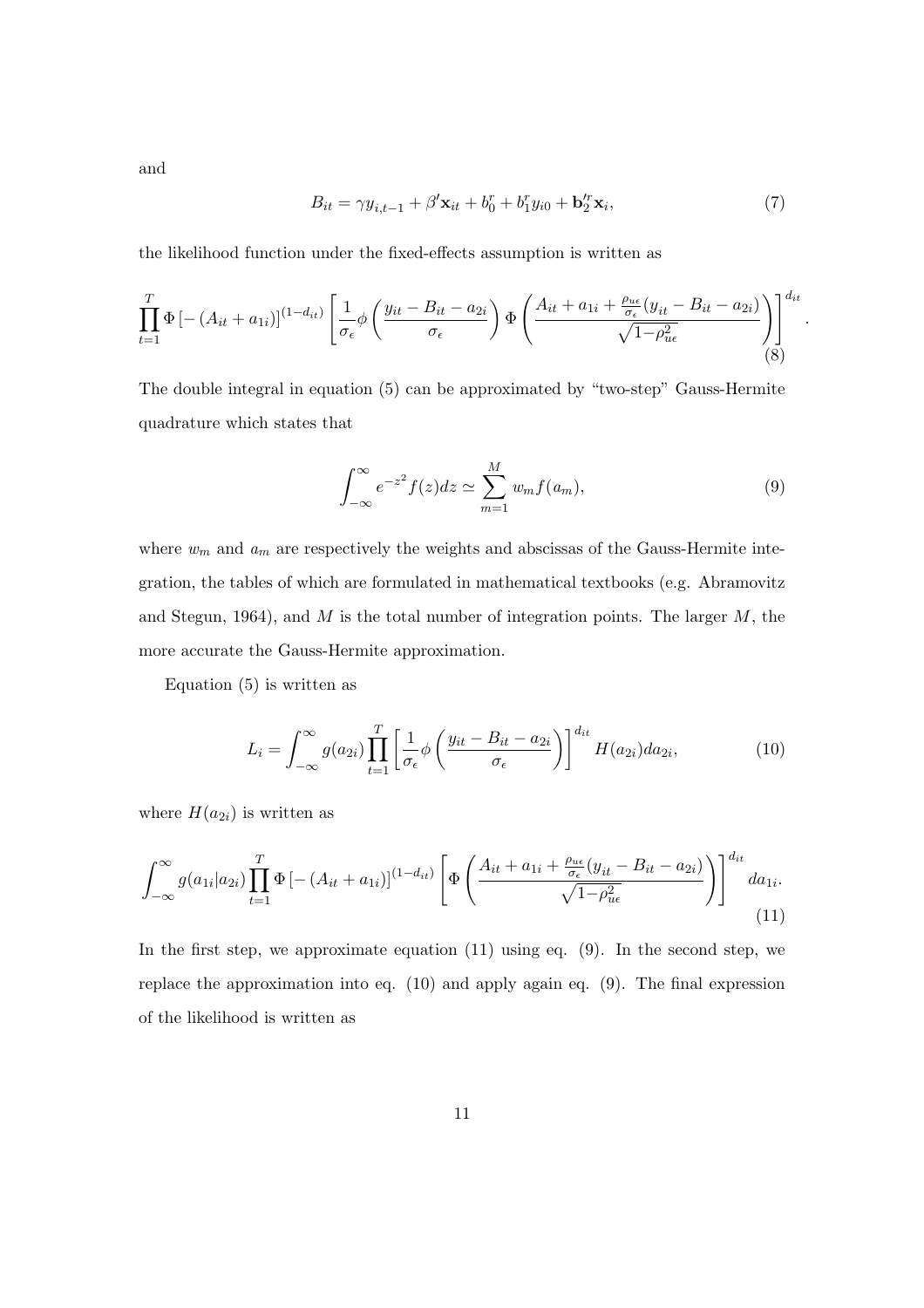$$
L_{i} \simeq \frac{\sqrt{1 - \rho_{a_{1}a_{2}}^{2}}}{\pi} \sum_{p=1}^{P} w_{p} \left\{ \prod_{t=1}^{T} \left[ \frac{1}{\sigma_{\epsilon}} \phi \left( \frac{y_{it} - B_{it} - a_{p} \sigma_{a_{2}} \sqrt{2(1 - \rho_{a_{1}a_{2}}^{2}})}{\sigma_{\epsilon}} \right) \right]^{d_{it}} \right\}
$$
  

$$
\times \sum_{m=1}^{M} w_{m} \left\{ \exp \left[ 2 \rho_{a_{1}a_{2}}^{2} a_{p} a_{m} \right] \prod_{t=1}^{T} \Phi \left[ - \left( A_{it} + a_{m} \sigma_{a_{1}} \sqrt{2(1 - \rho_{a_{1}a_{2}}^{2})} \right) \right]^{(1 - d_{it})} \left( 12 \right)
$$
  

$$
\times \Phi \left( \frac{A_{it} + a_{m} \sigma_{a_{1}} \sqrt{2(1 - \rho_{a_{1}a_{2}}^{2})} + \frac{\rho_{u\epsilon}}{\sigma_{\epsilon}} (y_{it} - B_{it} - a_{p} \sigma_{a_{2}} \sqrt{2(1 - \rho_{a_{1}a_{2}}^{2})})}{\sqrt{1 - \rho_{u\epsilon}^{2}}} \right)^{d_{it}} \right\},
$$
(12)

where  $w_m$ ,  $w_p$ ,  $a_m$  and  $a_p$  are respectively the weights and abscissas of the first- and second-stage Gauss-Hermite integration with  $M$  and  $P$  being the first- and second-stage total number of integration points.<sup>7</sup> The same number of integration points ( $P = M$ ) is used in this study, although  $P$  need not be equal to  $M$ . Equations (1) and (2) are correlated through the individual effects  $(\rho_{a_1a_2} \neq 0)$  and the idiosyncratic errors  $(\rho_{u\epsilon} \neq 0)$ , and the "total" correlation between the two equations is calculated as

$$
\rho_{tot} = \frac{\rho_{a_1 a_2} \sigma_{a_1} \sigma_{a_2} + \rho_{ue} \sigma_{\epsilon}}{\sqrt{(\sigma_{a_1}^2 + 1)(\sigma_{a_2}^2 + \sigma_{\epsilon}^2)}}.
$$
(13)

#### 5 Data

To implement the models, we use the same data as in Raymond et al. (2006) collected by the Centraal Bureau voor de Statistiek (CBS). They stem from three waves of the Dutch Community Innovation Survey, CIS 2 (1994-1996), CIS 2.5 (1996-1998) and CIS 3 (1998-2000), merged with data from the Production Survey (PS). Only enterprises in Dutch manufacturing (SBI 15-37) are included in the analysis.<sup>8</sup> The population of interest consists of enterprises with at least ten employees and positive sales at the end of the period covered by the innovation survey. We consider enterprises that existed in

 $7$ Details on the calculation of the double integral can be found in Raymond et al. (2005).

<sup>8</sup>SBI stands for the Dutch standard industrial classification and gives the enterprise economic activity.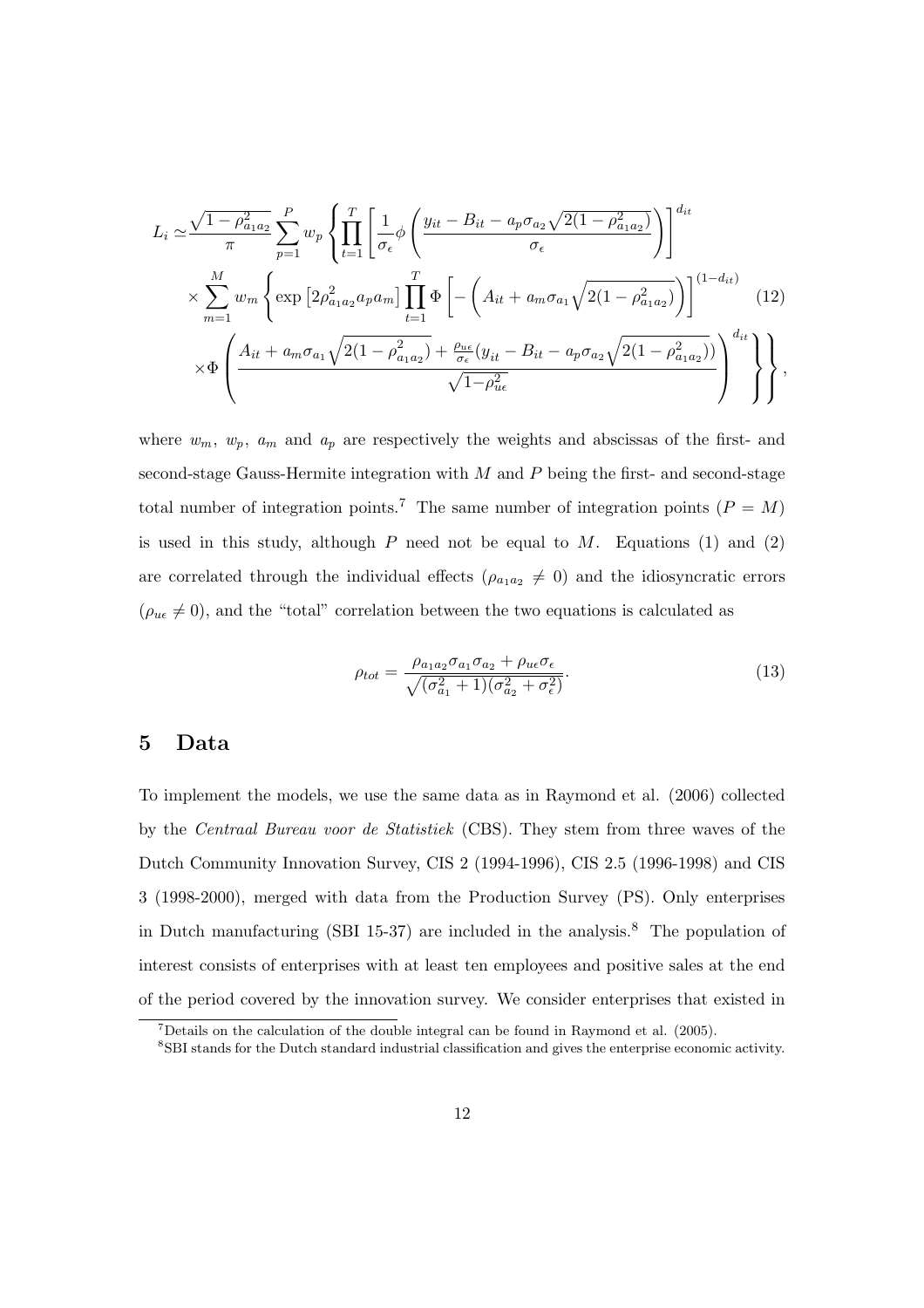1994, survived until 2000 and took part in the three innovation surveys, resulting in a balanced panel of 861 enterprises.

Descriptive statistics and the definition of the variables are shown in Table 2. The dependent variable in equation  $(1)$  is binary indicating whether enterprise i is a TPP innovator. 71% of such enterprises exist in our panel. Besides being a past TPP innovator, the probability of being a current TPP innovator is explained by lagged size and relative size, and industry dummies (according to SBI) that capture technological opportunities, the measurements of which are available for both TPP and non-TPP innovators. The dependent variable in equation (2) is the ratio of sales from new or improved products (innovative sales) over total sales. This variable is logit-transformed in order to make it lie within the set of real numbers. $9$  The average share of innovative sales is rather small (29%) in our panel. Besides lagged size, the current share of innovative sales is explained by lagged dummy variables capturing demand pull, proximity to science, innovation cooperation, non-R&D performers, continuous R&D performers, subsidies, and lagged R&D intensity. The characteristics of TPP innovators and R&D performers are as follows. Product-oriented innovation objectives are deemed important to 64% of TPP innovators, only 21% of them use innovation sources from public or private institutions (e.g. universities).<sup>10</sup> About 35% of TPP innovators have some kind of cooperation, 58% receive at least one subsidy and 80% are R&D performers who spend on average 5% of their total sales in R&D, and of which 75% perform R&D continuously.

As mentioned earlier, most of the variables are qualitative and show little variation

<sup>9</sup>The share of innovative sales takes on the values 0 for process-only innovators, and 1 for innovators that are newly established. They are replaced respectively by 0.0001 and 0.9999 in the logit transformation.

 $10$ In the CIS questionnaire, an enterprise is asked about the importance of the objectives of innovation, 'open-up new markets', 'extend product range' and 'replace products phased out', on the basis of a 0-3 Likert scale. A dummy variable proxying demand pull equals one for an enterprise if at least one of the above objectives of innovation is given the highest mark (i.e. very important), and zero otherwise. Proximity to science is proxied by a dummy variable constructed from innovation indicators stating the importance of the sources of innovation from public or private institutions. This proxy takes on the value one if at least one of these institutions are deemed to be important or very important to an enterprise (i.e. at least one of the sources of innovation stemming from public or private institutions is given the values 2 or 3), and zero otherwise.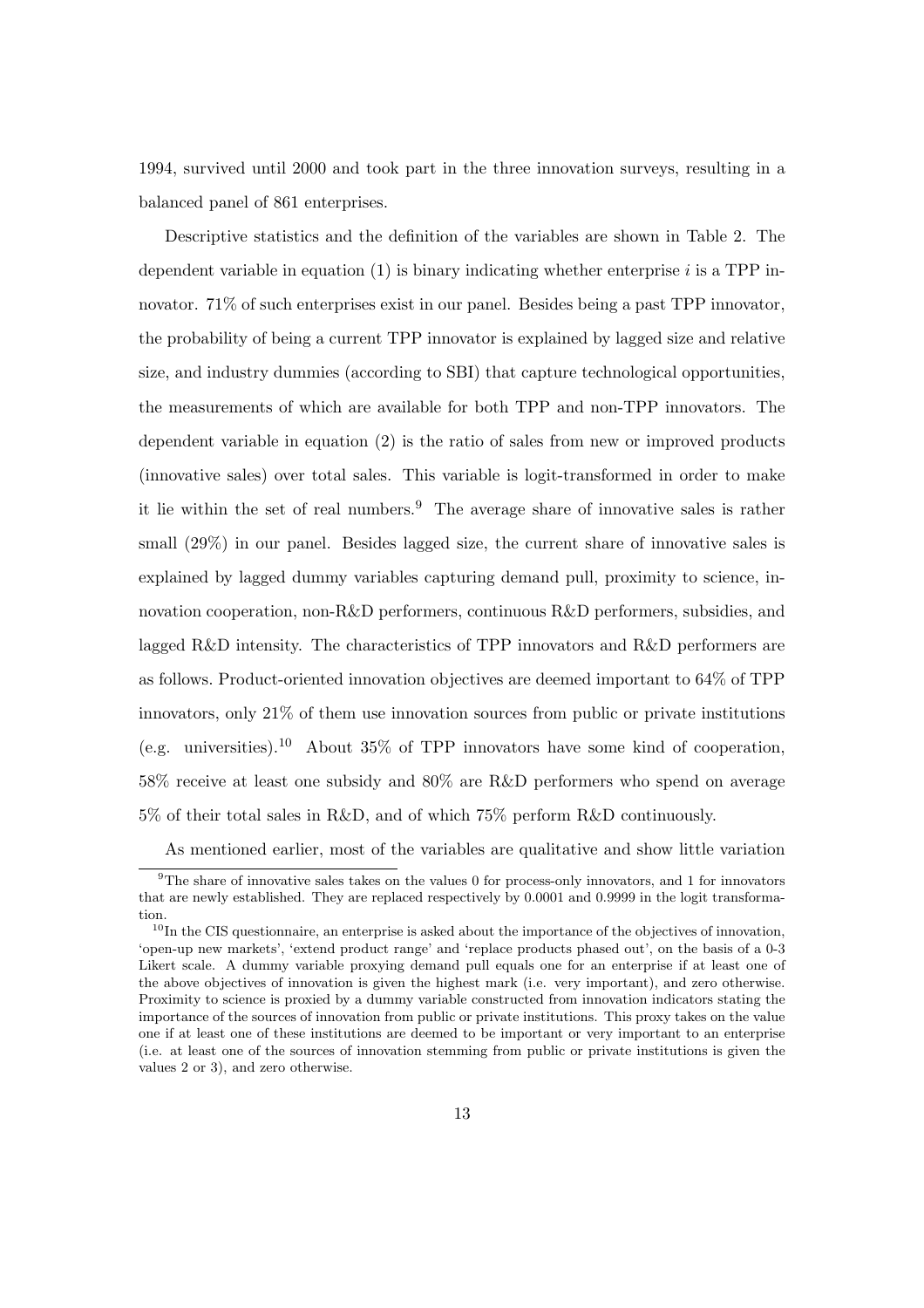over time. The few continuous variables typically vary more "between" enterprises than "within" enterprises over time. This is in part due to the rather small number of time periods  $(T = 3)$  of the panel.

Table 3 reports transition probabilities for innovation activities. 63% of non-TPP innovators and 78% of TPP innovators in CIS 2 remain in their initial state in CIS 3. The same holds for the two sub-periods. As regards innovation intensity, 73% of the innovators with below average intensity in CIS 2 remain below average in CIS 2.5 and CIS 3, and about 70% are always above average. The general pattern in the figures of Table 3 is that innovation activities are persistent which may occur, as mentioned earlier, for two reasons namely true and spurious state dependence. In order to distinguish the former from the latter, we estimate eqs.  $(1)$  and  $(2)$  using the estimation technique described in Section 4. We now present the estimation results.

#### 6 Results

By simultaneous estimation of equations (1) and (2) an answer is sought to the two research questions taken jointly. As product-life cycle and R&D intensity vary across industries, the persistence of innovation and R&D intensity may be expected to be industry-specific (Malerba and Orsenigo, 1999; Cefis and Orsenigo, 2001). In first instance, a test was performed on the equality of the industry persistence parameters (coefficients of the lagged dependent variables) and industry intercepts. The joint null hypothesis that the industry persistence parameters and the industry intercepts are equal could not be rejected. In Table 4 the results are presented of the model in which the industry persistence parameters and industry intercepts are restricted to be equal. In order to show the importance of accounting for individual effects and handling the initial conditions problem, we present the estimation results of the dynamic type 2 tobit model without accounting for individual effects in the first pair of column in Table 4, and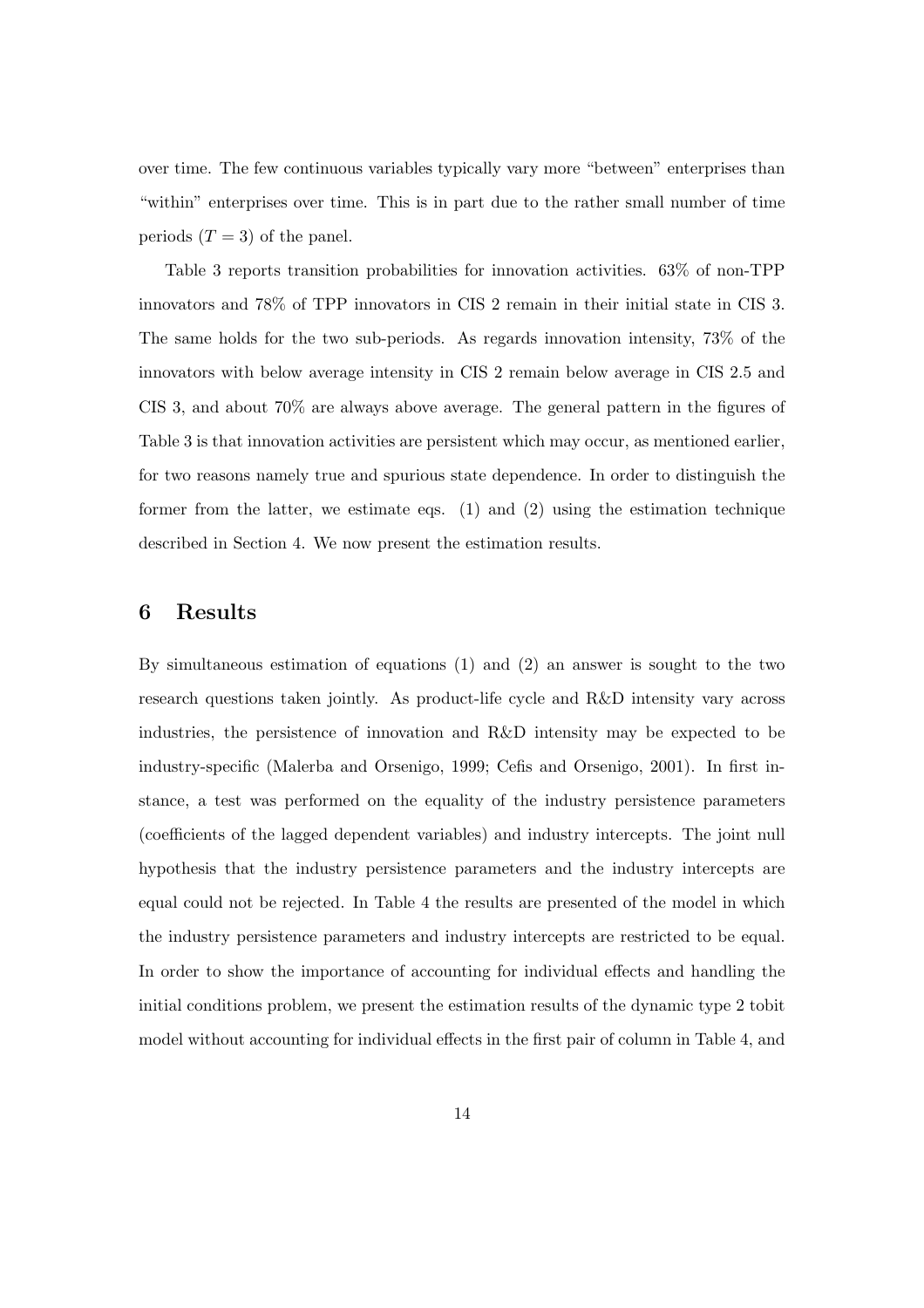those of the same model in which individual effects have been taken into account but the initial conditions have been assumed exogenous in the second pair of columns. These results are to be contrasted with the estimates in the third pair of columns resulting from estimation of the dynamic type 2 tobit model in which both individual effects have been taken into account and the initial conditions have been treated as endogenous. The estimation results on the persistence of innovation, i.e. the estimates of the parameters in equation (1), are presented in the upper part of Table 4 and discussed in subsection 6.1. The estimation results on the dynamics of innovation output, i.e. the estimates of the parameters in equation (2), are presented in the middle part of Table 4 and discussed in subsection 6.2. Finally, the outcomes of some sensitivity analyses are reported on in subsection 6.3.

#### 6.1 The persistence of innovation

#### No individual effects and individual effects with exogenous initial conditions

The estimation results of the dynamic type 2 tobit model assuming the absence of individual effects and, alternatively, accounting for individual effects and assuming the initial conditions to be exogenous are very similar.<sup>11</sup> The persistence parameter is positive and highly significant and lagged size affects positively and significantly the probability to innovate. As mentioned earlier, the persistence of innovation may be spurious. The existence of true persistence in innovation may be ascertained by verifying that, after accounting for individual effects and properly handling the initial conditions problem, the effect of the lagged dependent variable is, economically and statistically, relevant.

#### Individual effects and endogenous initial conditions

 $11$ Exogenous initial conditions imply that being successful in achieving TPP innovations at the initial period does not affect the probability to innovate later on.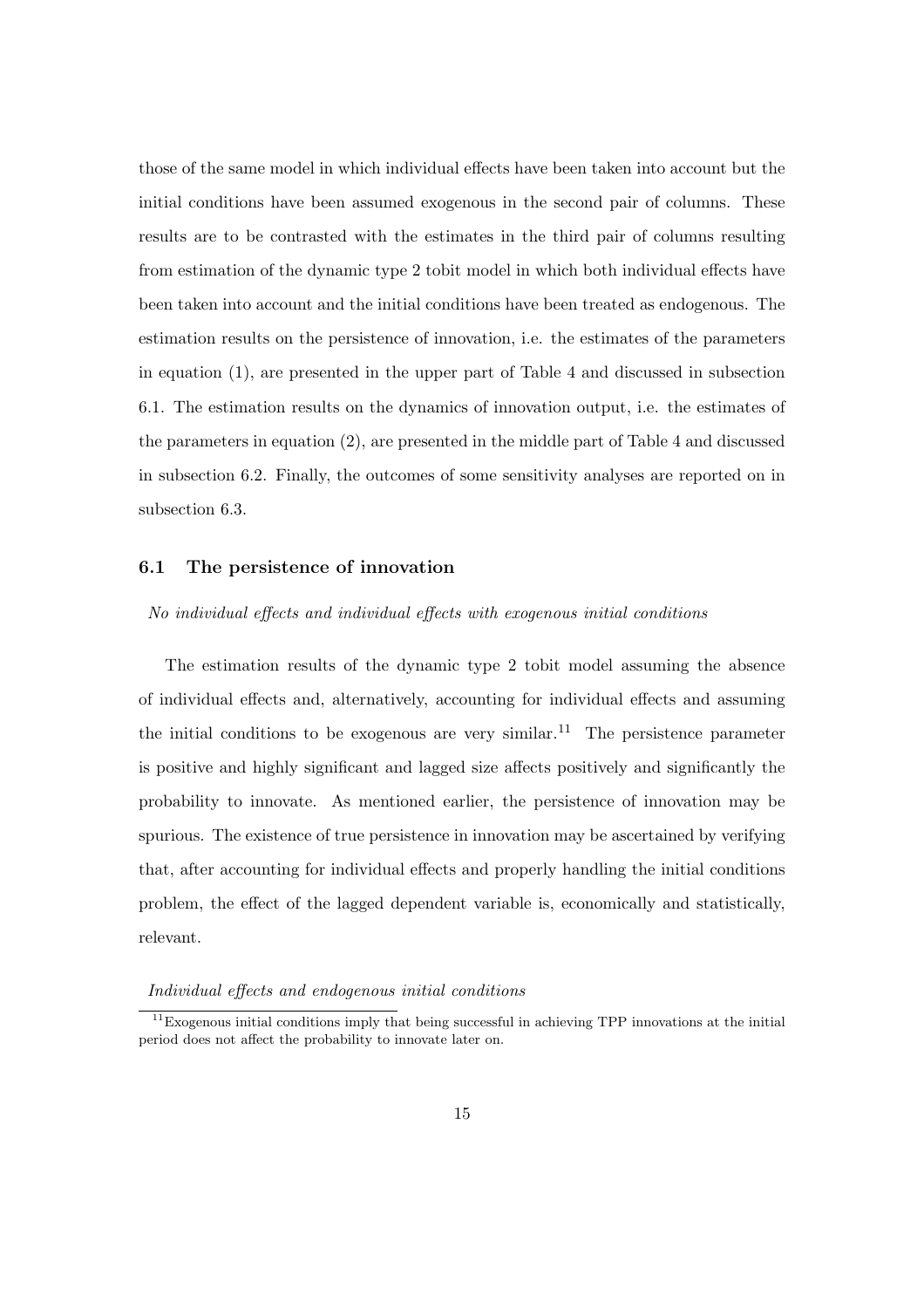Once the two typical problems of individual effects and initial conditions are properly handled, the hypothesis that the persistence parameter, i.e. the coefficient of the lagged dependent variable, is equal to zero can no longer be rejected. This result contrasts with that of Duguet and Monjon (2002) who find strong persistence in achieving TPP innovations in French manufacturing. However, they do not account for individual effects, and their finding of persistence may well be due to spurious state dependence. Furthermore, lagged size positively and significantly affects the probability to innovate.

#### 6.2 The dynamics of innovation output

#### No individual effects and individual effects with exogenous initial conditions

The estimates of the parameters of equation (2) are also similar in the dynamic type 2 tobit model without individual effects and in the model with individual effects and exogenous initial conditions. The persistence parameter is positive and highly significant. Furthermore, past R&D intensity, size and demand pull positively affect the current share of innovative sales and, ceteris paribus, past non-R&D performers are less successful than past R&D performers.

#### Individual effects and endogenous initial conditions

The results suggest that, even after accounting for individual effects and handling the initial conditions problem, the persistence parameter remains significant at 1% level of significance, suggesting that past innovation output generates in part current innovation output. As for the other regressors, the results mentioned above remain valid.

Both the model that assumes the absence of individual effects and the one that accounts for individual effects but assumes exogenous initial conditions are rejected using a likelihood ratio test at 1% level of significance. Hence, the full model is the preferred one where equations (1) and (2) are jointly estimated allowing for a correlation between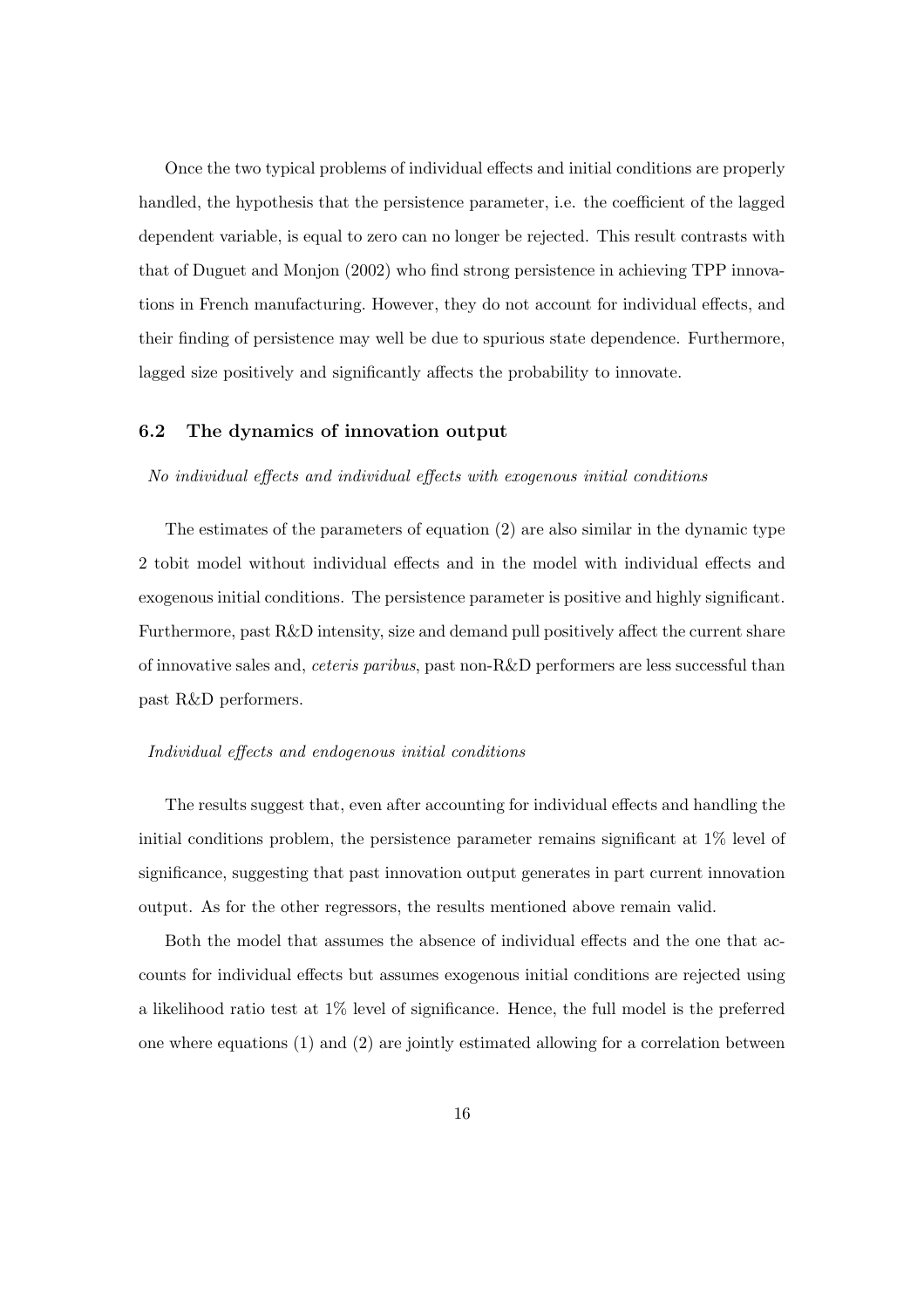the processes governing the introduction of TPP innovations and the generation of innovative sales. Both cross-equation individual effects and cross-equation idiosyncratic parts are found to be correlated and the "total" correlation (eq. (13)) between the two equations is calculated ex post to be 0.162.

#### 6.3 Robustness analysis

When no correlation is assumed between the decision to be a TPP innovator and the share of innovative sales, consistent and efficient estimators of the parameters of the type 2 tobit model may be obtained by separately estimating equations (1) and (2). We use estimation techniques by Heckman (1981b) and Wooldridge (2005) (eq. (1)) and Anderson and Hsiao (1981; 1982) (eq. (2)). The estimation results from separate estimations reveal the same pattern: similar to the results in Table 4, persistence in achieving TPP innovations vanishes when individual effects and the initial conditions are dealt with, while inertia shows up in the share of innovative sales. Hence, the lack of persistence in achieving TPP innovations is a rather robust result.

Also the sensitivity of the model to using R&D input rather than output measures has been investigated. The dynamic type 2 tobit has been estimated using the incidence of engaging in R&D activities rather than that of being a TPP innovator as dependent variable in equation (1) and using R&D intensity rather than the share of innovative sales as dependent variable in equation (2). The results of this analysis show the same pattern as that of Table 4, with the exception of the probit persistence parameter that remains significant also in the preferred model accounting for individual effects and the endogeneity of the initial conditions. More specifically, the magnitude of the persistence parameters in both equations lessens when accounting for individual effects and assuming endogenous initial conditions. In this analysis the full model is also shown to be the preferred one: the restrictions imposed in the model without individual effects on the one hand, and those imposed in the model with individual effects and exogenous initial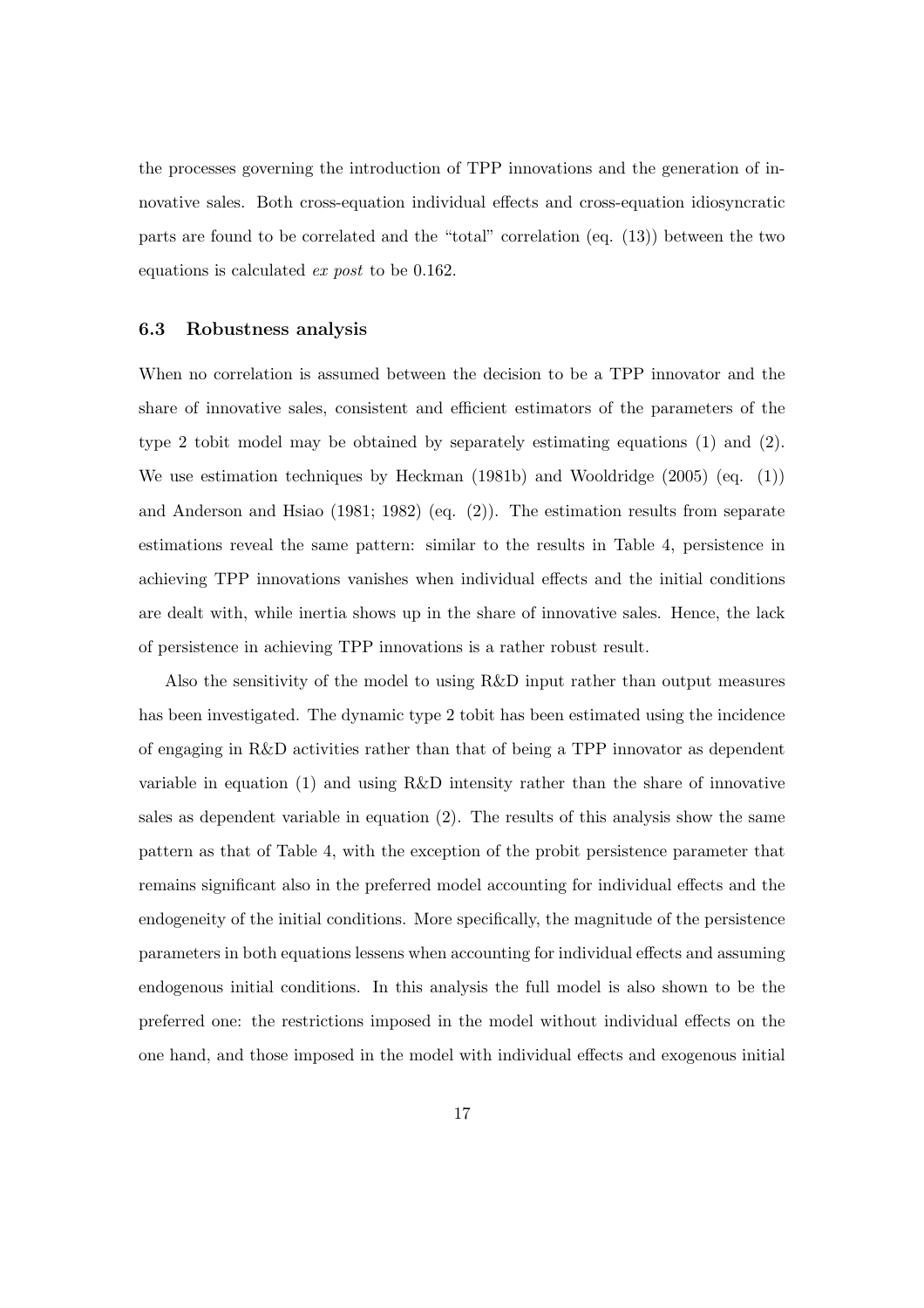conditions, on the other hand, are  $-$  as in Table 4  $-$  rejected using a likelihood ratio test.<sup>12</sup>

#### 7 Conclusion

This study gives first insights into the persistence of innovation and the dynamics of innovation output in Dutch manufacturing using three waves of the CIS. We answer the questions jointly by estimating a dynamic type 2 tobit and find that there is no evidence of persistence in achieving TPP innovations, while past shares of innovative sales condition, albeit to a small extent, current shares of innovative sales. The lack of persistence of innovation contrasts with results by Duguet and Monjon (2002) who find evidence of strong persistence in innovation in French manufacturing. Once the individual effects and the initial conditions are allowed for, they seem to take over the role of persistence. This phenomenon is even more plausible when the panel is short because, the shorter the panel the higher the correlation between the initial conditions  $(d_{i0})$  and the lagged dependent variable  $(d_{i,t-1})$ . The fact that the same phenomenon does not take place in the regression equation (eq. (2)) indicates that the lack of persistence found cannot be attributed only to the shortness of the panel. This issue remains a topic of future research. The results on the sensitivity of the model to using R&D input rather than output measures indicate that there is evidence of persistence in engaging in R&D activities and in the share of R&D expenditures in total sales. The former result is in accordance with Máñez Castillejo et al.  $(2004)$  who find evidence of persistence by Spanish manufacturing firms in engaging in R&D activities, and Peters (2005) who finds persistence by German manufacturing and services firms in engaging in innovation activities. Our results suggest that there is evidence of true persistence of innovation when considered on the input side and spurious persistence when taken on the output side. The idea is that persistent R&D performers may not be guaranteed to persistently

 $^{12}\mathrm{The}$  tabulated results of the robustness analysis can be obtained upon request.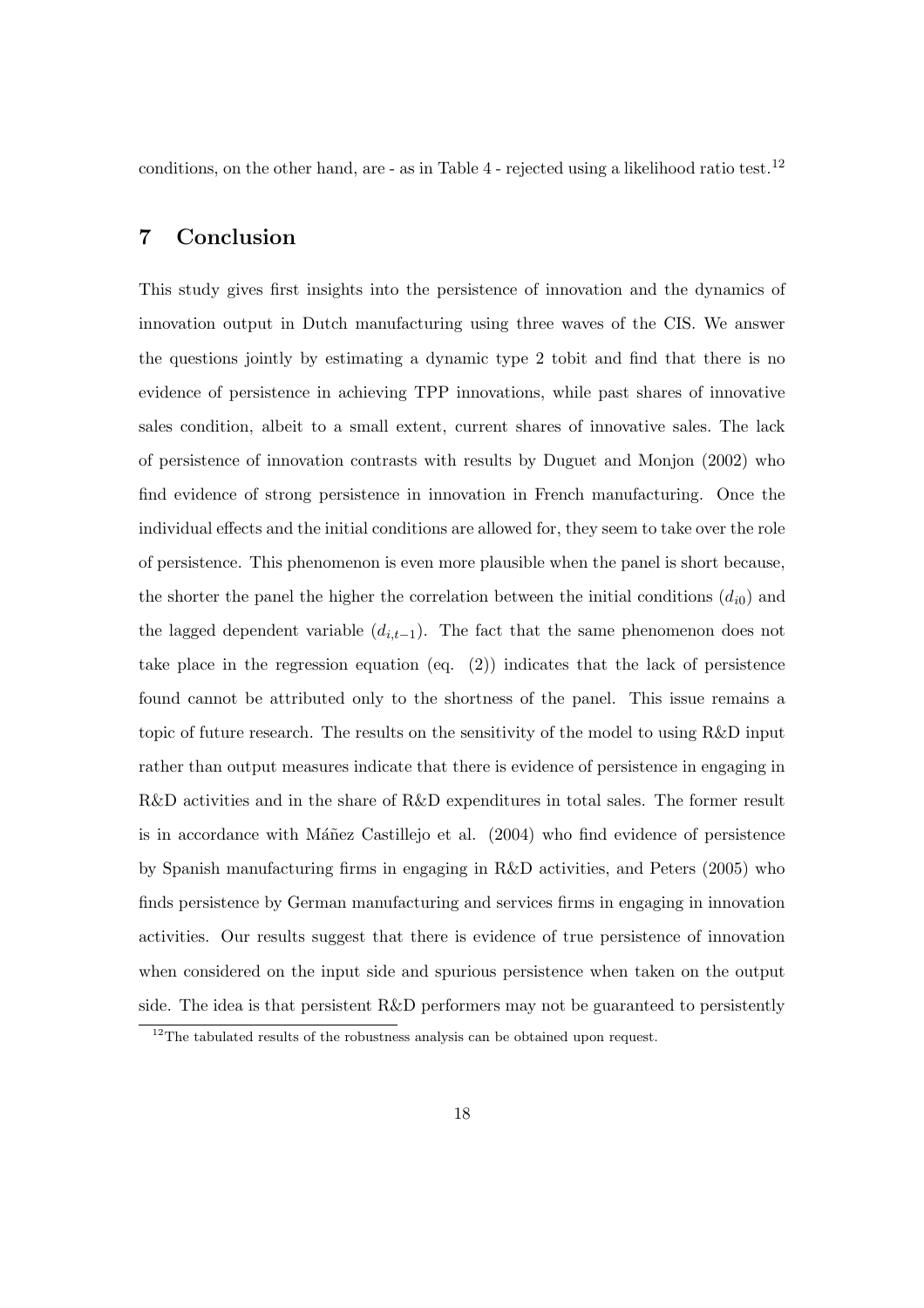achieve TPP innovations.

The main caveat of this study is the data we use to implement the model. First, the panel is rather short  $(T = 3)$  which may explain in part the lack of true persistence in achieving TPP innovations. Secondly, there is one-year overlap between two consecutive waves of the Dutch CIS. Hence, to the extent that respondents answer this survey consistently, the overlap would tend to bias the results towards persistence in being a TPP innovator. As no evidence of persistence is found in the preferred model, it may be concluded that the effect of the overlapping year is not important.

#### References

- Abramovitz, Milton, and Irene Stegun (1964) Handbook of Mathematical Functions with Formulas, Graphs, and Mathematical Tables (Washington, D.C..: National Bureau of Standards Applied Mathematics, US Government Printing Office).
- Aghion, Philippe, and Peter Howitt (1992) "A Model of Growth Through Creative Destruction," Econometrica 60, 323–351.
- Ahn, Seung C., and Peter Schmidt (1995) "Efficient Estimation of Models for Dynamic Panel Data," Journal of Econometrics 68, 5–27.
- Amemiya, Takeshi (1984) "Tobit Models: A Survey," Journal of Econometrics 24, 3–62.
- Anderson, Theodore W., and Cheng Hsiao (1981) "Estimation of Dynamic Models with Error Components," Journal of the American Statistical Association 76, 598–606.
- $(1982)$  "Formulation and Estimation of Dynamic Models Using Panel Data," Journal of Econometrics 18, 47–82.
- Brouwer, Eric, and Alfred H. Kleinknecht (1996) "Determinants of Innovation: A Micro Econometric Analysis of Three Alternative Innovative Output Indicators," in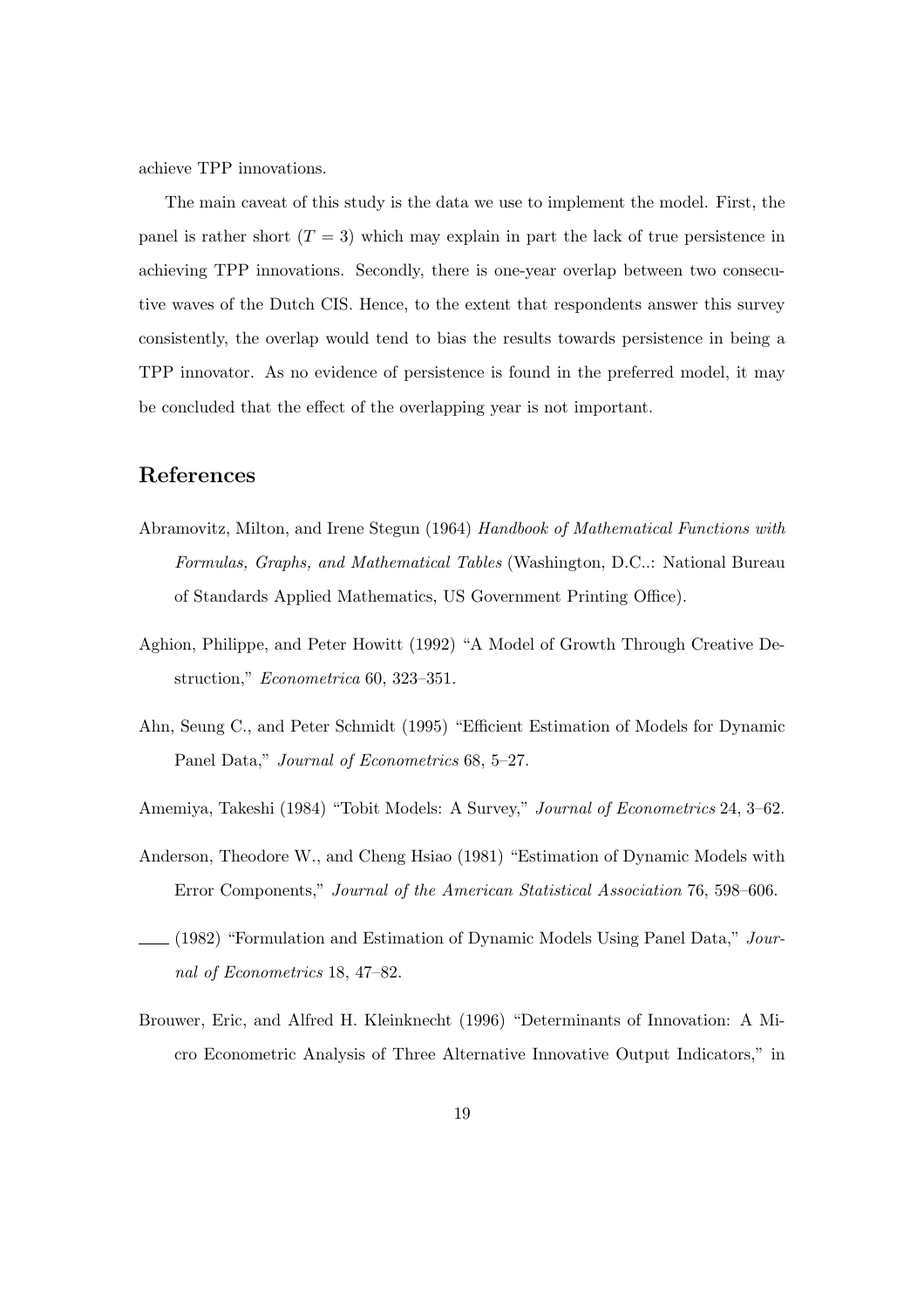Alfred H. Kleinknecht (Ed.), Determinants of Innovation: The Message from New Indicators (London: Macmillan).

- Cabagnols, Alexandre, Claudine Gay, and Christian Le Bas (1999) ""How Persistently do Firms Innovate?" An Evolutionary View. An Empirical Application of Duration Models." CNRS Collection Les Cahiers de l'Innovation no. 00001.
- Cefis, Elena (2003a) "Is there Persistence in Innovative Activities?," International Journal of Industrial Organization 21, 489–515.
- (2003b) "Persistence in Innovation and Profitability," Rivista Internazionale di Scienze Sociali, 1, 19–37.
- Cefis, Elena, and Luigi Orsenigo (2001) "The Persistence of Innovative Activities A Cross-Countries and Cross-Sectors Comparative Analysis," Research Policy 30, 1139–1158.
- Cefis, Elena, and Matteo Ciccarelli (2005) "Profit Differentials and Innovation," Economics of Innovation and New Technology 14, 43–61.
- Crépon, Bruno, and Emmanuel Duguet (1997) "Estimating the Innovation Function from Patent Numbers: GMM on Count Panel Data," Journal of Applied Econometrics 12, 243–263.
- Crépon, Bruno, Emmanuel Duguet, and Jacques Mairesse (1998) "Research, Innovation, and Productivity: An Econometric Analysis at the Firms Level." NBER Working Paper no. 6696.
- Duguet, Emmanuel, and Stéphanie Monjon (2002) "Creative Destruction and the Innovative Core: Is Innovation Persistent at the Firm Level?" UCL Discussion Paper 02-07.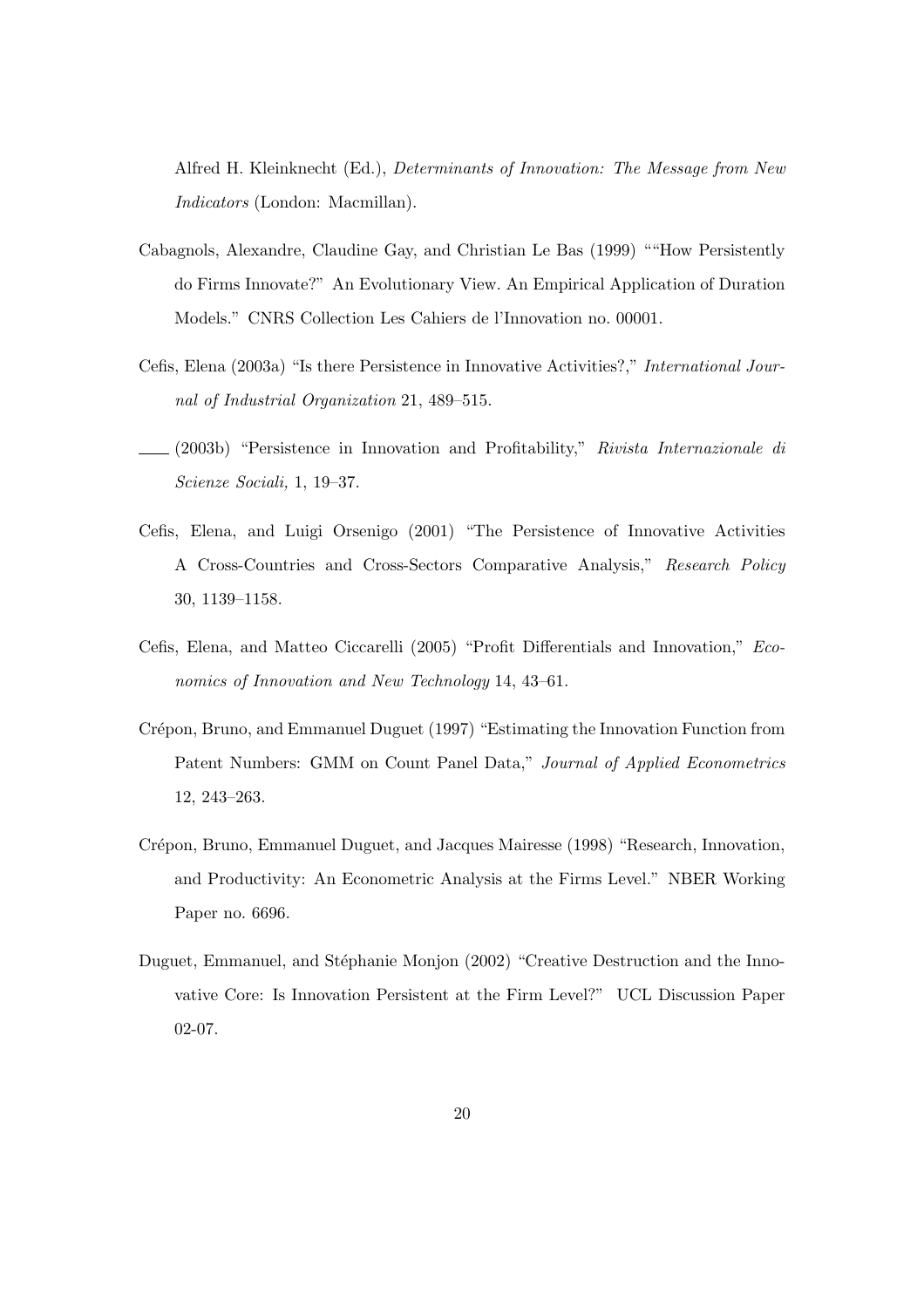- Geroski, Paul A. (1989) "Entry, Innovation and Productivity Growth," The Review of Economics and Statistics 71, 572–578.
- Geroski, Paul A., John van Reenen, and Chris F. Walters (1997) "How Persistently do Firms Innovate?," Research Policy 26, 33–48.
- Griliches, Zvi (1990) "Patent Statistics as Economic Indicators: A Survey," Journal of Economic Literature 28, 1661–1707.
- Heckman, James J. (1981a) "Heterogeneity and State Dependence," in S Rosen (Ed.), Studies in Labor Markets (University of Chicago Press) pp. 91–139.
- (1981b) "The Incidental Parameters Problem and the Problem of Initial Conditions in Estimating a Discrete Time-Discrete Data Stochastic Process," in Charles F. Manski, and Daniel McFadden (Eds.), Structural Analysis of Discrete Data with Econometric Applications (Cambridge, MA: MIT Press) pp. 179–195.
- (1981c) "Statistical Models for Discrete Panel Data," in Charles F. Manski, and Daniel McFadden (Eds.), Structural Analysis of Discrete Data with Econometric Applications (Cambridge, MA: MIT Press) pp. 114–178.
- Honoré, Bo E., and Ekaterini Kyriazidou (2000) "Panel Data Discrete Choice Models with Lagged Dependent Variables," *Econometrica* 69, 839–874.
- Janz, Norbert, Hans Loöf, and Bettina Peters (2004) "Firm Level Innovation and Productivity: Is there a Common Story Across Countries," Problems and Perspectives in Management.
- Klomp, Luuk, and George van Leeuwen (2001) "Linking Innovation and Firm Performance: A New Approach," International Journal of the Economics of Business 8, 343–364.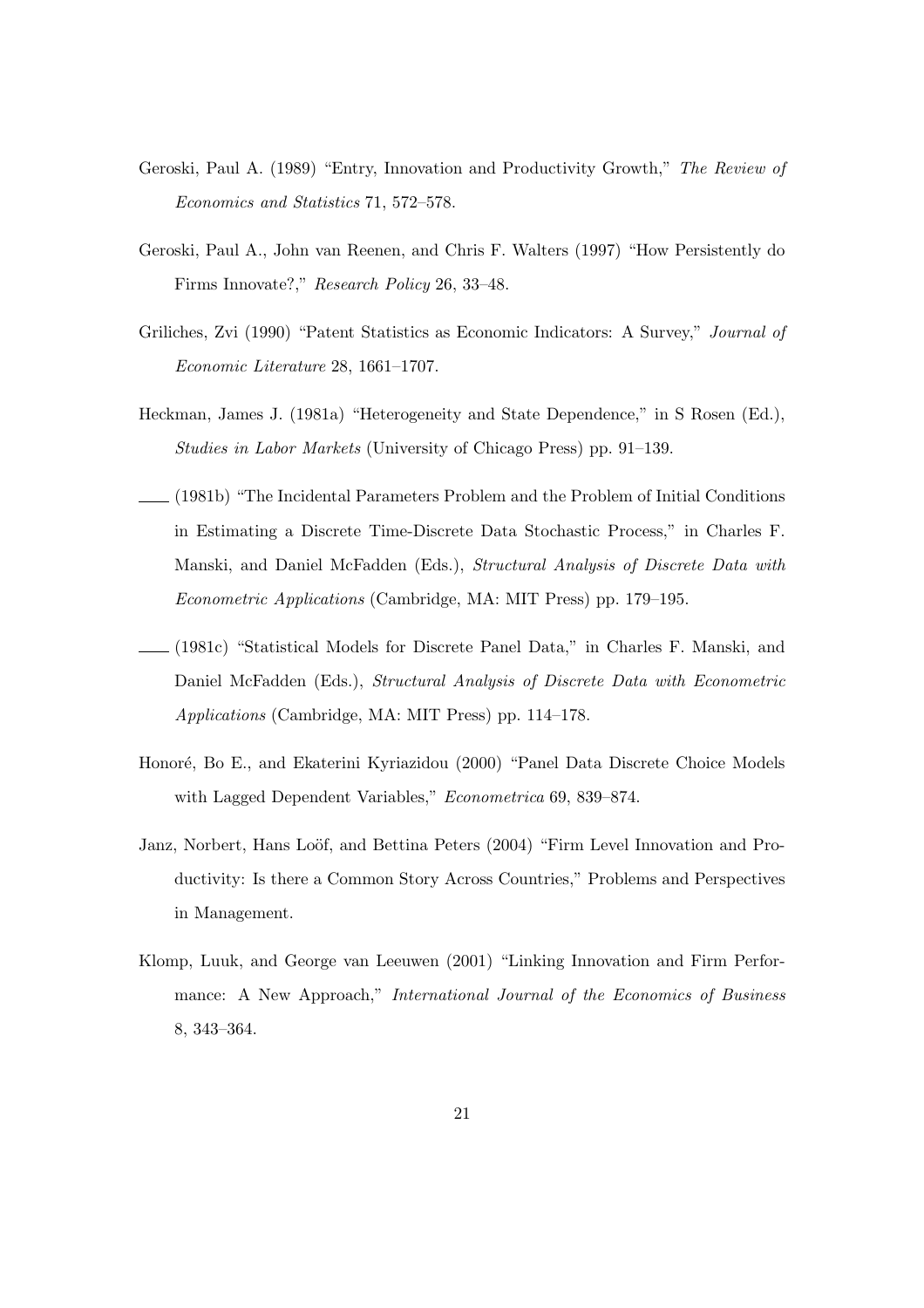- Kyriazidou, Ekaterini (2001) "Estimation of Dynamic Panel Data Sample Selection Models," Reviews of Economic Studies 68, 543–572.
- Lööf, Hans, and Almas Heshmati (2002a) "Knowledge Capital and Performance Heterogeneity: A Firm-Level Innovation Study," International Journal of Production Economics 76, 61–85.
- (2002b) "On the Relationship between Innovation and Performance: A Sensitivity Analysis." SSE/EFI Working Paper Series in Economics and Finance no. 446.
- Máñez Castillejo, Juan A., María E. Rochina Barrachina, Amparo Sanchis Llopis, and Juan A. Sanchis Llopis (2004) "A Dynamic Approach to the Decision to Invest in R&D: The Role of Sunk Costs." mimeo.
- Mairesse, Jacques, and Pierre Mohnen (2001) "To Be or Not To Be Innovative: An Exercise in Measurement," STI Review Special Issue on New Science and Technology Indicators 27, 103–129.
- Malerba, Franco, and Luigi Orsenigo (1999) "Technological Entry, Exit and Survival: an Empirical Analysis of Patent Data," Research Policy 28, 643–660.
- Peters, Bettina (2005) "Persistence of Innovation: Stylised Facts and Panel Data Evidence." ZEW Discussion Paper, No. 05-81.
- Pianta, Mario (2004) "Innovation and Employment," in Jan Fagerberg, David C Mowery, and Richard R Nelson (Eds.), The Oxford Handbook of Innovation (Oxford University Press) chapter 21.
- Raymond, Wladimir, Pierre Mohnen, Franz Palm, and Sybrand Schim van der Loeff (2005) "Maximum Likelihood Estimation of Panel Data Sample Selection Models." mimeo.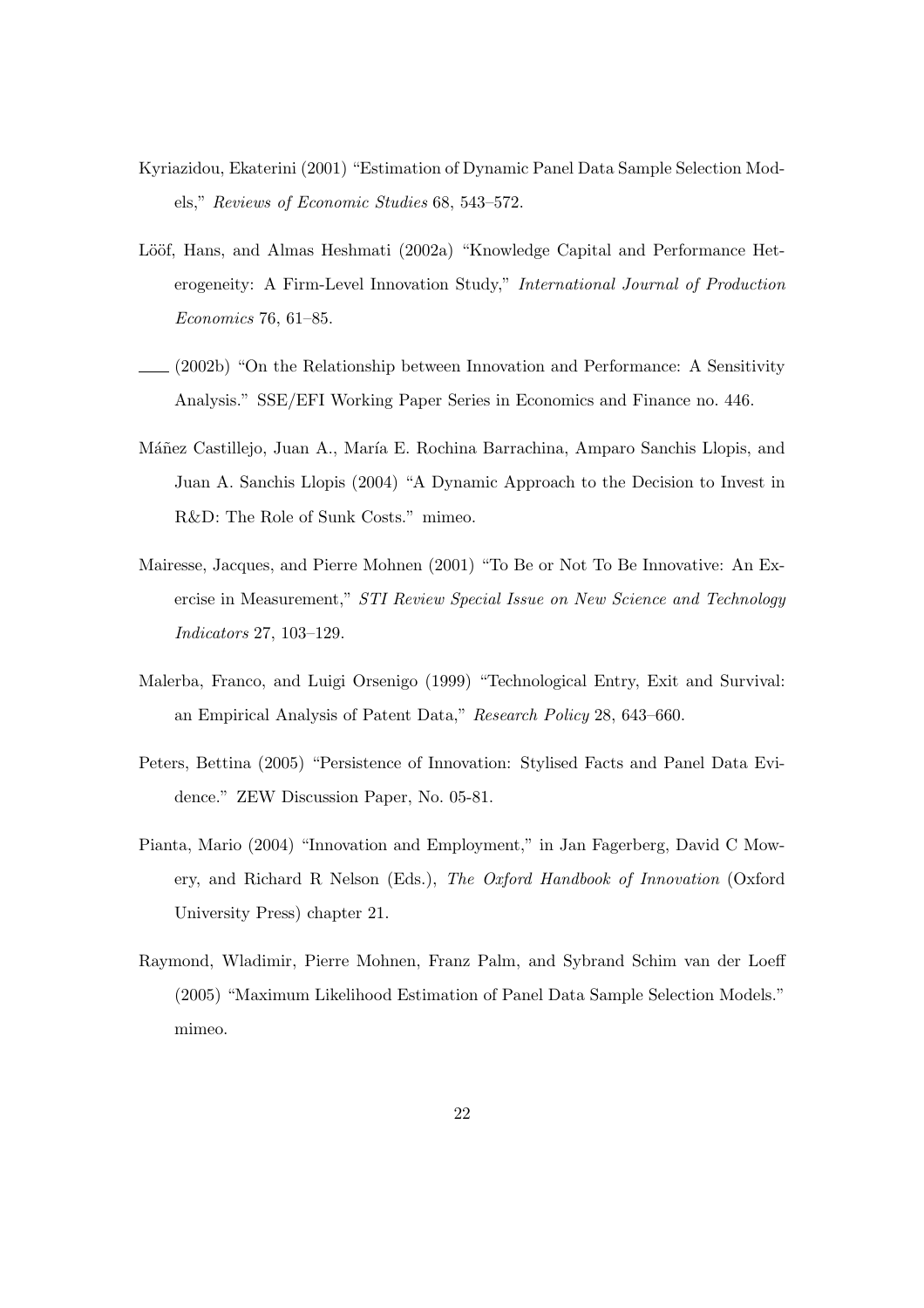- (2006) "A Classification of Dutch Manufacturing Based on a Model of Innovation," De Economist 154, 1–21.
- Roberts, Peter W. (2001) "Innovation and Firm-Level Persistent Profitability: A Schumpeterian Framework," Managerial and Decision Economics 22, 239–250.
- Romer, Paul M. (1990) "Endogenous Technical Change," The Journal of Political Economy 98, S71–S102.
- van Leeuwen, George (2002) "Linking Innovation to Productivity Growth Using two Waves of the Community Innovation Survey." OECD Science, Technology and Industry Working Papers, 2002/8, OECD Publishing.
- Wooldridge, Jeffrey M. (2005) "Simple Solutions to the Initial Conditions Problem in Dynamic Nonlinear Panel Data Models with Unobserved Heterogeneity," Journal of Applied Econometrics 20, 39–54.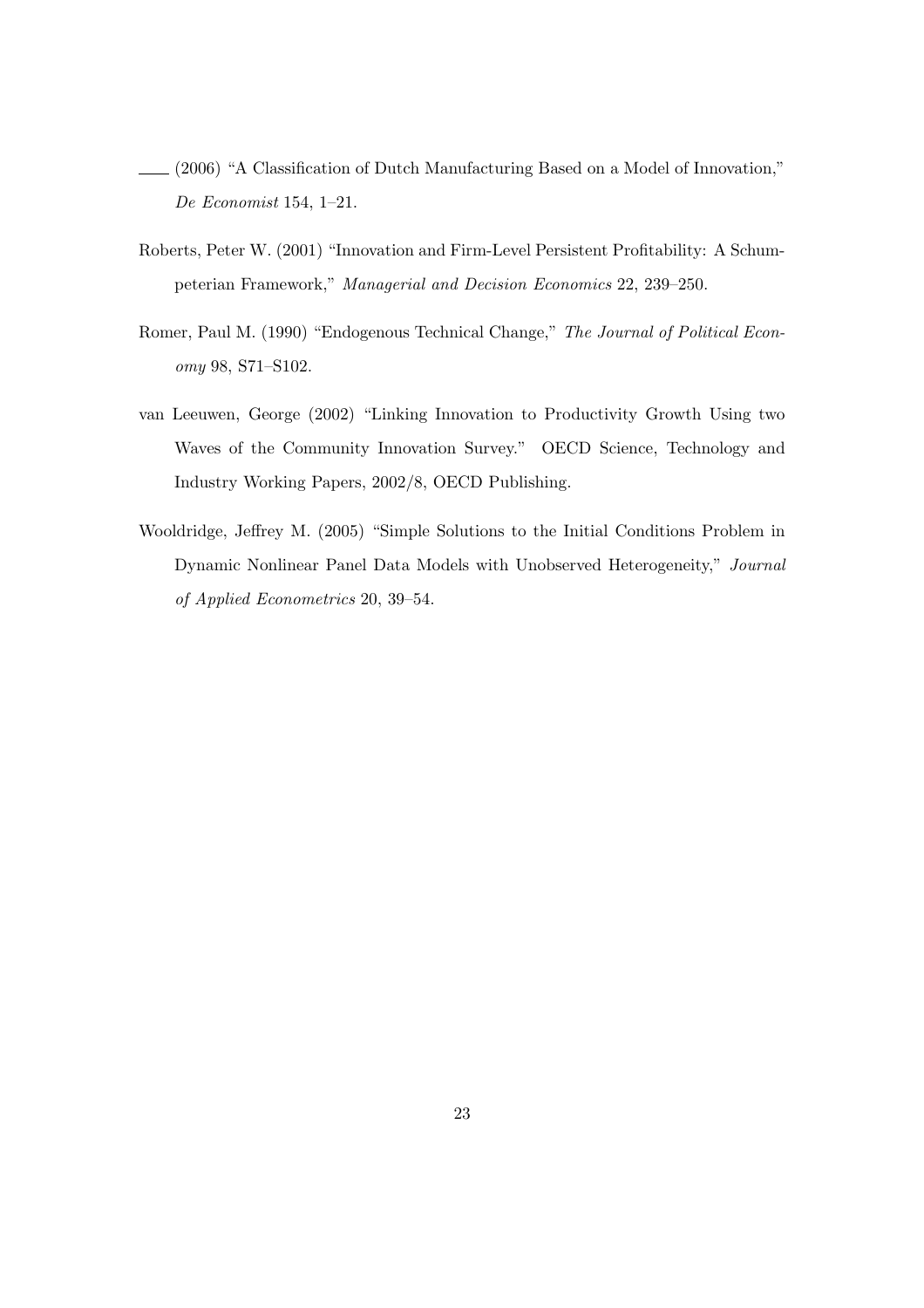| Lable 1. Emplode studies on the persistence of important |                                    |                       |                                     |                 |                       |  |  |  |
|----------------------------------------------------------|------------------------------------|-----------------------|-------------------------------------|-----------------|-----------------------|--|--|--|
| Study                                                    | Country and                        | Innovation            | Methodology                         | Measure of      | Result                |  |  |  |
|                                                          | (Time-period)                      | activities            |                                     | persistence     |                       |  |  |  |
|                                                          |                                    |                       | Patent data                         |                 |                       |  |  |  |
| Crépon and Duguet (1997)                                 | France                             | patents applied       | GMM on dynamic count                | effects of lag- | high per-             |  |  |  |
|                                                          | $(1984 - 1989)$                    | for to $EPO$          | panel data model                    | ged patents     | sistence              |  |  |  |
| Geroski et al. (1997)                                    | UK                                 | patents granted       | duration dependen-                  | length of inno- | low per-              |  |  |  |
|                                                          | $(1969-1988)$                      | by US PTO             | ce Weibull model                    | vation spell    | sistence              |  |  |  |
| Cabagnols et al. (1999)                                  | France                             | patents granted       | duration dependen-                  | length of inno- | low per-              |  |  |  |
|                                                          | $(1969-1985)$                      | by US PTO             | ce Weibull model                    | vation spell    | sistence              |  |  |  |
| Malerba and Orsenigo (1999)                              | France, Germany                    | patents applied       | descriptive                         | duration of     | low per-              |  |  |  |
|                                                          | Italy, Japan, UK,                  | for to $\rm{EPO}$     | analysis                            | patenting       | sistence              |  |  |  |
|                                                          | US (1978-1991)                     |                       |                                     | after entry     |                       |  |  |  |
| Cefis and Orsenigo (2001)                                | France, Germany                    | patents applied       | TPM used in $1st$ and               | probability of  | bimoda-               |  |  |  |
|                                                          | Italy, Japan, UK,                  | for to EPO            | $2nd$ order Markov chains           | remaining in    | lity <sup>*</sup> and |  |  |  |
|                                                          | US (1978-1993)**                   |                       |                                     | the same sta-   | low per-              |  |  |  |
|                                                          |                                    |                       |                                     | te of patenting | sistence              |  |  |  |
| Cefis $(2003)$                                           | $\mathrm{UK}$                      | patents applied       | TPM used in $1st$ and               | probability of  | bimoda-               |  |  |  |
|                                                          | $(1978-1991)$                      | for to $EPO$          | $2nd$ order Markov chains           | remaining in    | lity <sup>*</sup> and |  |  |  |
|                                                          |                                    |                       |                                     | the same sta-   | low per-              |  |  |  |
|                                                          |                                    |                       |                                     | te of patenting | sistence              |  |  |  |
|                                                          | Major innovation, R&D and CIS data |                       |                                     |                 |                       |  |  |  |
| Geroski et al. (1997)                                    | UK                                 | produce at least      | duration dependen-                  | length of inno- | low per-              |  |  |  |
|                                                          | $(1945 - 1982)$                    | one major innov.      | ce Weibull model                    | vation spell    | sistence              |  |  |  |
| Duget and Monjon (2002)                                  | France                             | produce new or        | ML estimation on dyna-              | lagged prod.    | high per-             |  |  |  |
|                                                          | $(1986-1996)$ ***                  | improved. prod.       | namic probit with no in-            | and/or proc.    | sistence              |  |  |  |
|                                                          |                                    | and/or proc. $(CIS)$  | dividual effects                    | innovations     |                       |  |  |  |
| Máñez Castillejo et al. (2004)                           | Spain                              | engage in R&D         | SML on SICM dynamic                 | lagged R&D      | high per-             |  |  |  |
|                                                          | $(1990 - 2000)$                    | activities            | probit with panel data <sup>†</sup> | activities      | sistence              |  |  |  |
| Peters $(2005)$                                          | Germany                            | engage in innova-     | Wooldridge ML estima-               | lagged inno-    | high per-             |  |  |  |
|                                                          | $(1994 - 2002)$                    | tion activities (CIS) | tion on EC dynamic <sup>††</sup>    | vation activi-  | sistence              |  |  |  |
|                                                          |                                    |                       | probit with panel data              | ties            |                       |  |  |  |
|                                                          |                                    |                       |                                     |                 |                       |  |  |  |

 <sup>∗</sup>Bimodality means that the probability to remain in the polar states (with zero and at least <sup>6</sup> patents) is very high, but the other probabilities are low, leading to low persistence in general. \*\*The period is 1978-1991 for the UK; TPM means transition probability matrix. <sup>\*\*\*</sup>1993 information is missing. <sup>†</sup>SML and SICM mean simulated maximum likelihood and stationary intertemporal covariance matrix respectively. ††EC means error-components.

Table 1: Empirical studies on the persistence of innovation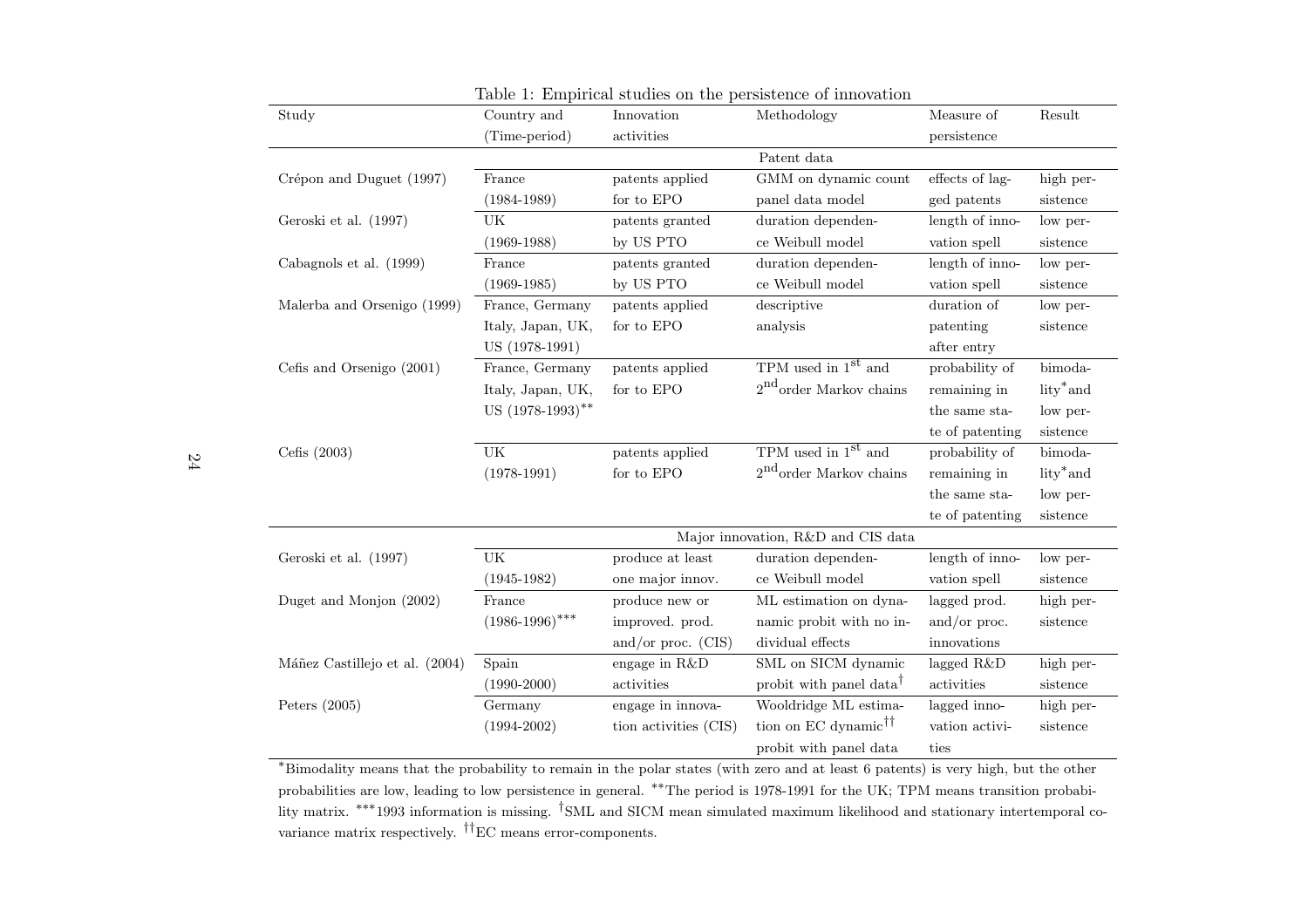| Variable            | <b>Lable 2.</b> Descriptive statistics<br>Description | Mean    | Overall   | <b>Between</b> | Within    |  |  |  |
|---------------------|-------------------------------------------------------|---------|-----------|----------------|-----------|--|--|--|
|                     |                                                       |         | Std. Dev. | Std. Dev.      | Std. Dev. |  |  |  |
|                     | Dependent variables                                   |         |           |                |           |  |  |  |
| TPP innovator       | 1 if product and/or                                   | 0.714   | 0.452     | 0.350          | 0.287     |  |  |  |
|                     | process innovator                                     |         |           |                |           |  |  |  |
| Intensity of        | innovative sales/total sales                          | 0.290   | 0.258     | 0.218          | 0.147     |  |  |  |
| innnovation*        | (for TPP innovators)                                  |         |           |                |           |  |  |  |
|                     | Regressors                                            |         |           |                |           |  |  |  |
| Demand pull         | 1 if product-oriented innova-                         | 0.640   | 0.480     | 0.370          | 0.337     |  |  |  |
|                     | tion objectives are very                              |         |           |                |           |  |  |  |
|                     | important (for TPP innovators)                        |         |           |                |           |  |  |  |
| Proximity           | 1 if innovation sources are                           | 0.213   | 0.410     | 0.298          | 0.271     |  |  |  |
| to science          | from universities or other                            |         |           |                |           |  |  |  |
|                     | institutes (for TPP innovators)                       |         |           |                |           |  |  |  |
| Innovation          | 1 if there is any type of coope-                      | 0.349   | 0.477     | 0.379          | 0.293     |  |  |  |
| cooperation         | ration (for TPP innovators)                           |         |           |                |           |  |  |  |
| Non-R&D             | 1 if not performing R&D                               | 0.196   | 0.397     | 0.380          | 0.214     |  |  |  |
| performers          | (for TPP innovators)                                  |         |           |                |           |  |  |  |
| Continuous R&D      | 1 if performing continuous                            | 0.754   | 0.431     | 0.399          | 0.247     |  |  |  |
| performers          | R&D (for R&D performers)                              |         |           |                |           |  |  |  |
| Subsidies           | 1 if being subsidized at least                        | 0.577   | 0.494     | 0.424          | 0.284     |  |  |  |
|                     | once (for TPP innovators)                             |         |           |                |           |  |  |  |
| $R\&D$ intensity**  | R&D expenditures/total sales                          | 0.046   | 0.078     | 0.064          | 0.037     |  |  |  |
|                     | (for R&D performers)                                  |         |           |                |           |  |  |  |
| $Size^{\dagger}$    | number of employees                                   | 209.962 | 539.248   | 534.722        | 71.292    |  |  |  |
| ††<br>Relative size | total sales/sales of industry                         | 0.006   | 0.020     | 0.020          | 0.004     |  |  |  |
| $#$ of observations |                                                       | 2583    |           |                |           |  |  |  |

Table 2: Descriptive statistics

<sup>∗</sup>A logit transformation; ∗∗ln(R&D/total sales); † ln(number of employees); †† ln(total sales/sales of industry) are used in the estimation.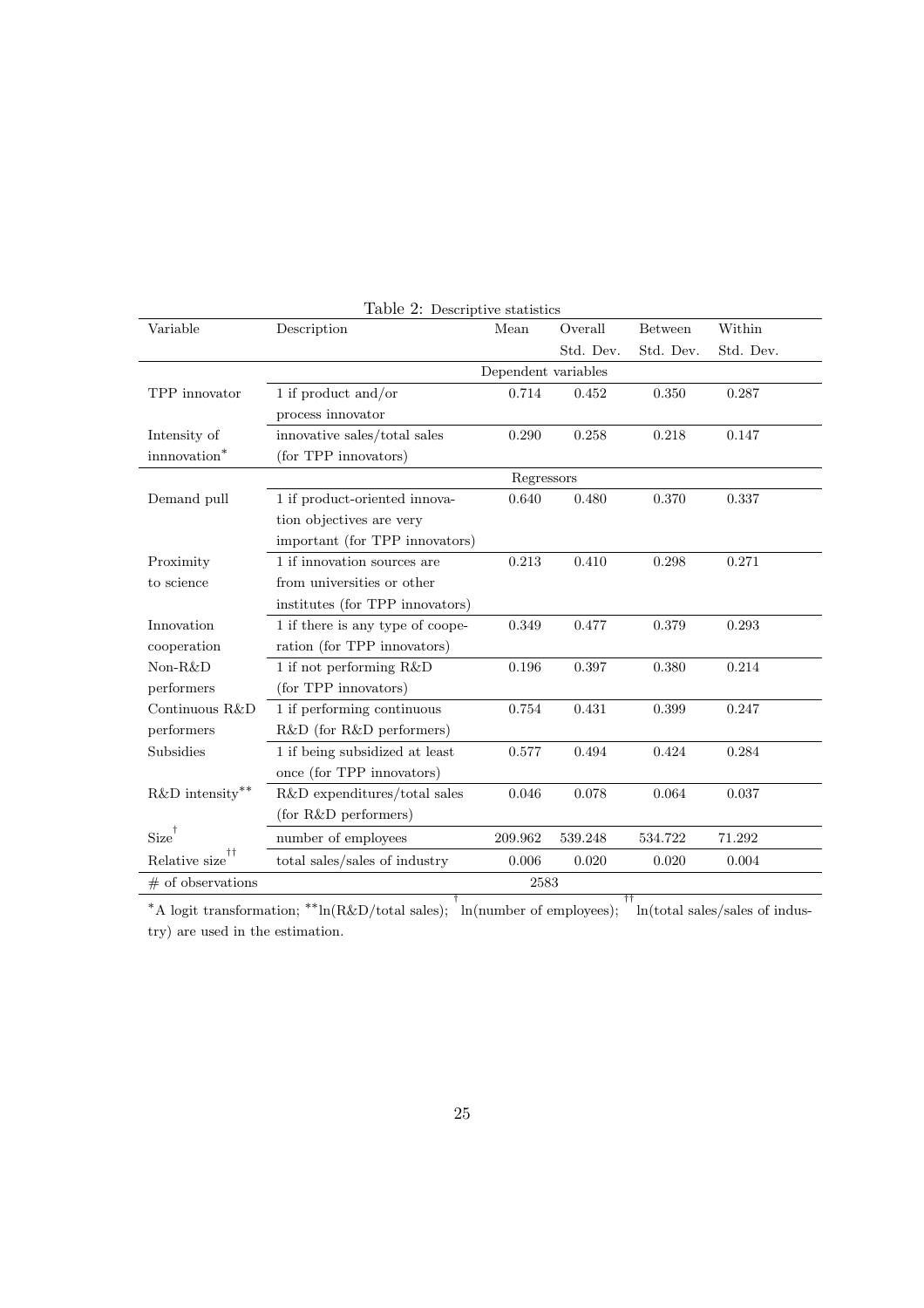| Table 3: Transition probability: persistence in innovation activities |                   |                   |       |                         |                   |                   |       |  |
|-----------------------------------------------------------------------|-------------------|-------------------|-------|-------------------------|-------------------|-------------------|-------|--|
|                                                                       | CIS <sub>3</sub>  |                   |       |                         |                   | CIS <sub>3</sub>  |       |  |
| CIS <sub>2</sub>                                                      | (% )<br>$Non-TPP$ | TPP $(\%)$        | Total | $CIS$ 2.5               | Non-TPP $(\%)$    | TPP $(\%)$        | Total |  |
| Non-TPP                                                               | 63.16             | 36.84             | 228   | Non-TPP                 | 64.50             | 35.50             | 231   |  |
| <b>TPP</b>                                                            | 21.64             | 78.36             | 633   | <b>TPP</b>              | 20.95             | 79.05             | 630   |  |
| Total                                                                 | 281               | 580               | 861   | Total                   | 281               | 580               | 861   |  |
|                                                                       |                   |                   |       |                         |                   |                   |       |  |
| Innov. intens. in CIS 3                                               |                   |                   |       | Innov. intens. in CIS 3 |                   |                   |       |  |
| CIS <sub>2</sub>                                                      | Below avg. $(\%)$ | Above avg. $(\%)$ | Total | $CIS$ 2.5               | Below avg. $(\%)$ | Above avg. $(\%)$ | Total |  |
| Below avg.                                                            | 73.81             | 26.19             | 565   | Below avg.              | 73.01             | 26.99             | 552   |  |
| Above avg.                                                            | 28.38             | 71.62             | 296   | Above avg.              | 31.72             | 68.28             | 309   |  |
| Total                                                                 | 501               | 360               | 861   | Total                   | 501               | 360               | 861   |  |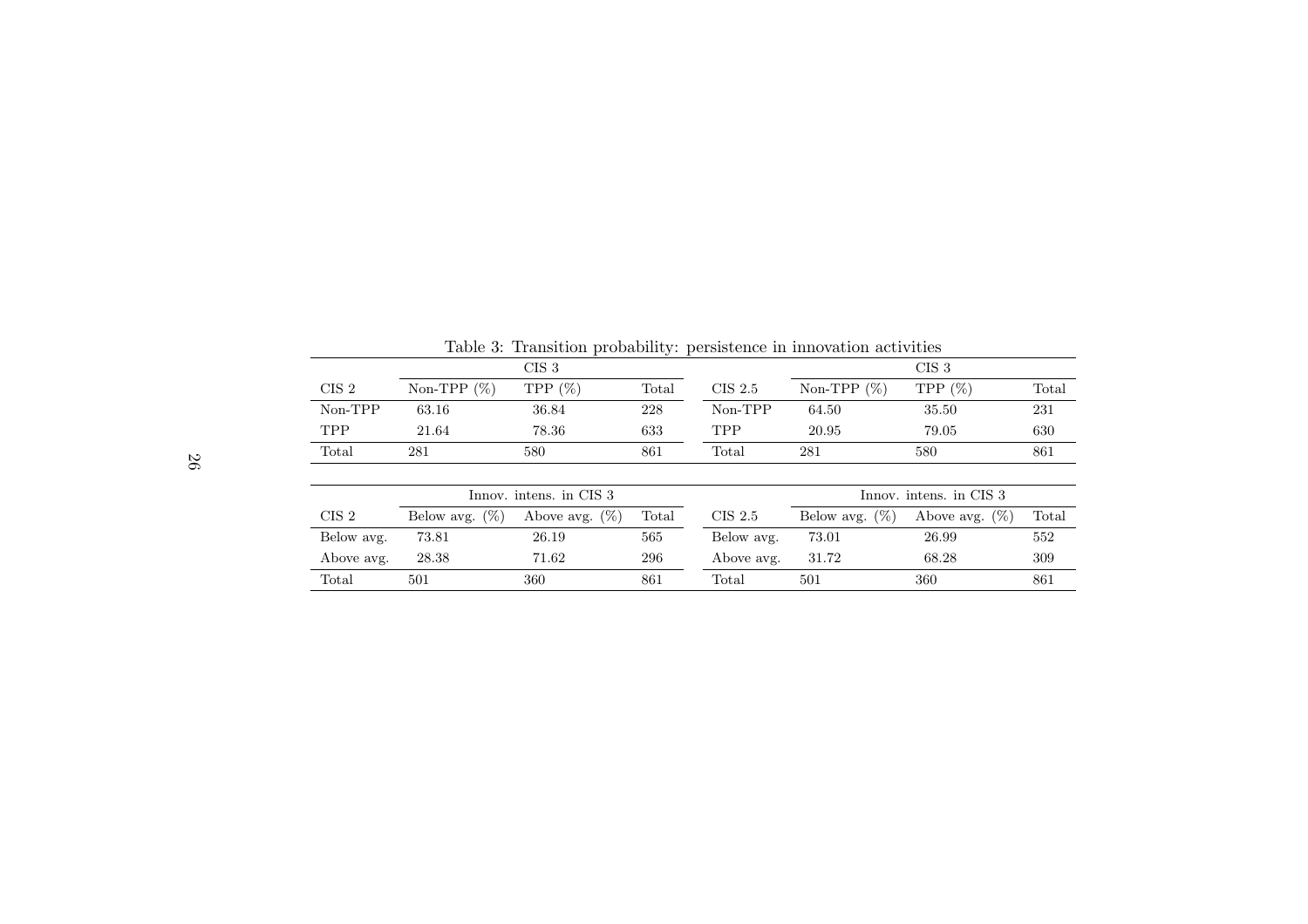| Variable                                              | Coefficient                   | (Std. Err.)      | Coefficient        | (Std. Err.)              | Coefficient        | (Std. Err.) |  |  |
|-------------------------------------------------------|-------------------------------|------------------|--------------------|--------------------------|--------------------|-------------|--|--|
| Estimation                                            | Unobserved individual effects |                  |                    |                          |                    |             |  |  |
|                                                       | No unobserved                 |                  | Exogenous initial  |                          | Endogenous initial |             |  |  |
| method                                                | individual effects            |                  | conditions         |                          | conditions         |             |  |  |
| Current TPP innovation $(d_{it})$                     |                               |                  |                    |                          |                    |             |  |  |
| Past TPP innovation $(d_{i,t-1})$                     | $0.955***$                    | (0.142)          | $0.928**$          | (0.150)                  | 0.294              | (0.187)     |  |  |
| Size                                                  | $0.164^{**}$                  | (0.061)          | $0.171***$         | (0.065)                  | $0.197***$         | (0.074)     |  |  |
| Relative size                                         | 0.055                         | (0.042)          | $\,0.055\,$        | (0.044)                  | 0.059              | (0.051)     |  |  |
| Intercept                                             | $-0.534$                      | (0.532)          | $-0.522$           | (0.558)                  | $-0.836$           | (0.643)     |  |  |
| Current share of innovative sales $(y_{it}$ in logit) |                               |                  |                    |                          |                    |             |  |  |
| Past share of innovative sales $(y_{i,t-1})$          | $0.270***$                    | (0.027)          | $0.246***$         | (0.033)                  | $0.110^{**}$       | (0.042)     |  |  |
| Size (in $log$ )                                      | $0.472**$                     | (0.129)          | $0.487^{\ast\ast}$ | (0.133)                  | $0.522***$         | (0.138)     |  |  |
| $R&D$ intensity (in log)                              | $0.607**$                     | (0.098)          | $0.616***$         | (0.100)                  | $0.631***$         | (0.101)     |  |  |
| Non-R&D performers                                    | $-3.532**$                    | (0.644)          | $-3.544***$        | (0.648)                  | $-3.537**$         | (0.652)     |  |  |
| Continuous R&D performers                             | $-0.456$                      | (0.330)          | $-0.491$           | (0.332)                  | $-0.471$           | (0.332)     |  |  |
| Demand pull                                           | $0.611*$                      | (0.245)          | $0.616*$           | (0.245)                  | $0.582*$           | (0.244)     |  |  |
| Proximity to science                                  | 0.211                         | (0.251)          | 0.187              | (0.253)                  | $-0.314$           | (0.286)     |  |  |
| Cooperation in innovation                             | $-0.335$                      | (0.283)          | $-0.356$           | (0.285)                  | 0.114              | (0.255)     |  |  |
| Subsidies                                             | 0.215                         | (0.275)          | 0.260              | (0.279)                  | $0.282\,$          | (0.281)     |  |  |
| Intercept                                             | $-1.979$                      | (0.807)          | $-2.065*$          | (0.825)                  | $-2.069*$          | (0.846)     |  |  |
|                                                       |                               | Extra parameters |                    |                          |                    |             |  |  |
| Initial share of innovative sales $(y_{i0})$          | $\overline{\phantom{a}}$      |                  |                    | $\overline{\phantom{0}}$ | $0.156***$         | (0.037)     |  |  |
| Initial TPP innovation $(d_{i0})$                     |                               |                  |                    | $\overline{a}$           | $1.025***$         | (0.164)     |  |  |
| $\sigma_{a_1}$                                        |                               |                  | 0.267              | (0.222)                  | $0.545***$         | (0.180)     |  |  |
| $\sigma_{a_2}$                                        |                               |                  | $1.096^{**}$       | (0.414)                  | $1.736^{\ast\ast}$ | (0.279)     |  |  |
| $\sigma_{\epsilon}$                                   | $1.446^{\ast\ast}$            | (0.027)          | $4.102^{\ast\ast}$ | (0.151)                  | $3.862***$         | (0.136)     |  |  |
| $ho_{a_1a_2}$                                         |                               |                  | $0.491*$           | (0.168)                  | $0.425***$         | (0.135)     |  |  |
| $\rho_{u\epsilon}$                                    | $0.783**$                     | (0.028)          | $0.803^{\ast\ast}$ | (0.037)                  | $0.869**$          | (0.061)     |  |  |
| Number of observations                                |                               |                  |                    | 1334                     |                    |             |  |  |
| Log-likelihood                                        | $-3511.873$                   |                  | $-3511.024$        |                          | $-3477.945$        |             |  |  |

Table 4: Dynamic type <sup>2</sup> tobit estimates: Innovation output

Significance levels : †: 10% <sup>∗</sup>: 5% ∗∗: 1%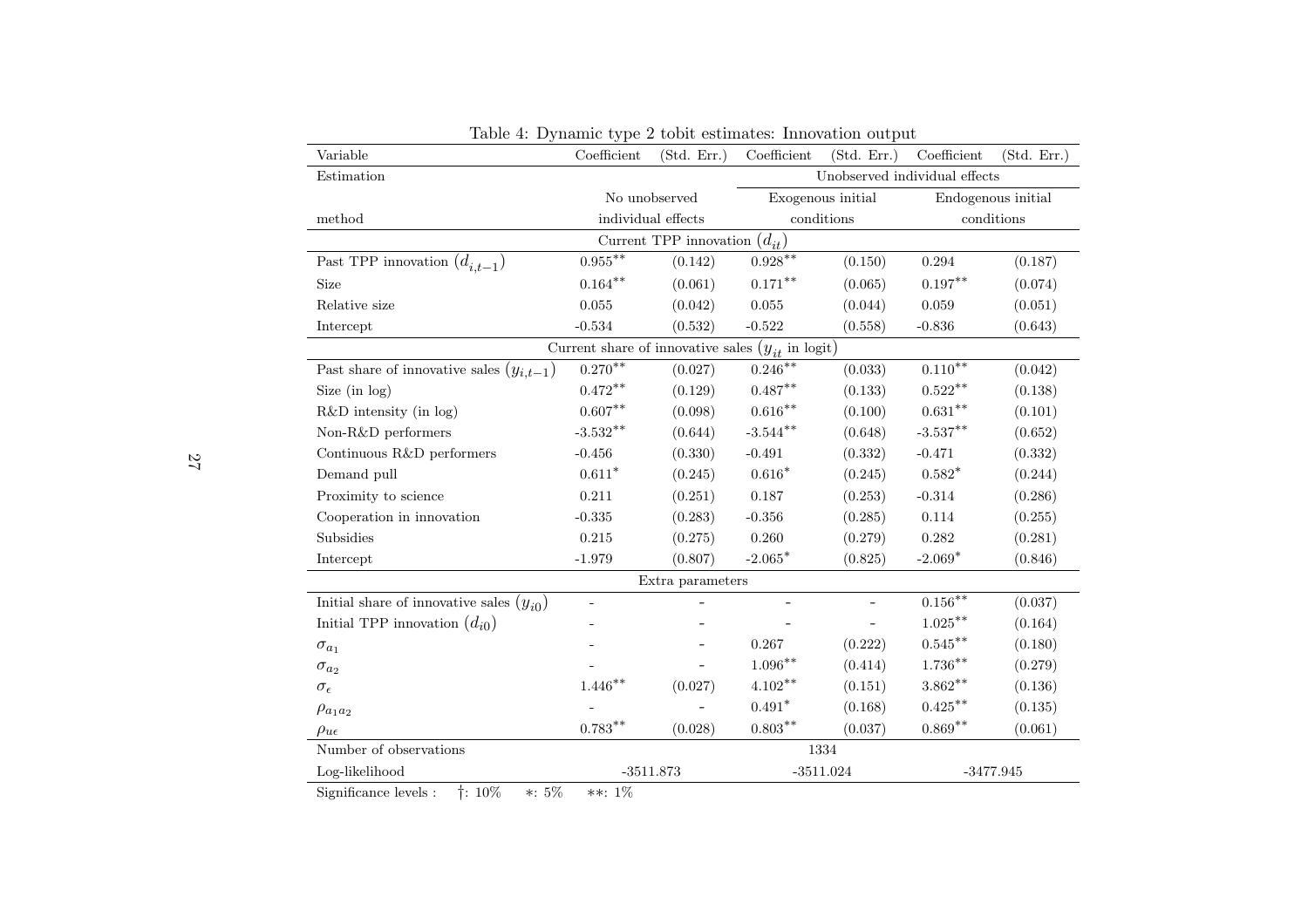# CESifo Working Paper Series

 $($ for full list see www.cesifo-group.de $)$ 

1621 Edward Castronova, On the Research Value of Large Games: Natural Experiments in Norrath and Camelot, December 2005

 $\mathcal{L}_\mathcal{L} = \{ \mathcal{L}_\mathcal{L} = \{ \mathcal{L}_\mathcal{L} = \{ \mathcal{L}_\mathcal{L} = \{ \mathcal{L}_\mathcal{L} = \{ \mathcal{L}_\mathcal{L} = \{ \mathcal{L}_\mathcal{L} = \{ \mathcal{L}_\mathcal{L} = \{ \mathcal{L}_\mathcal{L} = \{ \mathcal{L}_\mathcal{L} = \{ \mathcal{L}_\mathcal{L} = \{ \mathcal{L}_\mathcal{L} = \{ \mathcal{L}_\mathcal{L} = \{ \mathcal{L}_\mathcal{L} = \{ \mathcal{L}_\mathcal{$ 

- 1622 Annette Alstadsæter, Ann-Sofie Kolm and Birthe Larsen, Tax Effects, Search Unemployment, and the Choice of Educational Type, December 2005
- 1623 Vesa Kanniainen, Seppo Kari and Jouko Ylä-Liedenpohja, Nordic Dual Income Taxation of Entrepreneurs, December 2005
- 1624 Lars-Erik Borge and Linn Renée Naper, Efficiency Potential and Efficiency Variation in Norwegian Lower Secondary Schools, December 2005
- 1625 Sam Bucovetsky and Andreas Haufler, Tax Competition when Firms Choose their Organizational Form: Should Tax Loopholes for Multinationals be Closed?, December 2005
- 1626 Silke Uebelmesser, To go or not to go: Emigration from Germany, December 2005
- 1627 Geir Haakon Bjertnæs, Income Taxation, Tuition Subsidies, and Choice of Occupation: Implications for Production Efficiency, December 2005
- 1628 Justina A. V. Fischer, Do Institutions of Direct Democracy Tame the Leviathan? Swiss Evidence on the Structure of Expenditure for Public Education, December 2005
- 1629 Torberg Falch and Bjarne Strøm, Wage Bargaining and Political Strength in the Public Sector, December 2005
- 1630 Hartmut Egger, Peter Egger, Josef Falkinger and Volker Grossmann, International Capital Market Integration, Educational Choice and Economic Growth, December 2005
- 1631 Alexander Haupt, The Evolution of Public Spending on Higher Education in a Democracy, December 2005
- 1632 Alessandro Cigno, The Political Economy of Intergenerational Cooperation, December 2005
- 1633 Michiel Evers, Ruud A. de Mooij and Daniel J. van Vuuren, What Explains the Variation in Estimates of Labour Supply Elasticities?, December 2005
- 1634 Matthias Wrede, Health Values, Preference Inconsistency, and Insurance Demand, December 2005
- 1635 Hans Jarle Kind, Marko Koethenbuerger and Guttorm Schjelderup, Do Consumers Buy Less of a Taxed Good?, December 2005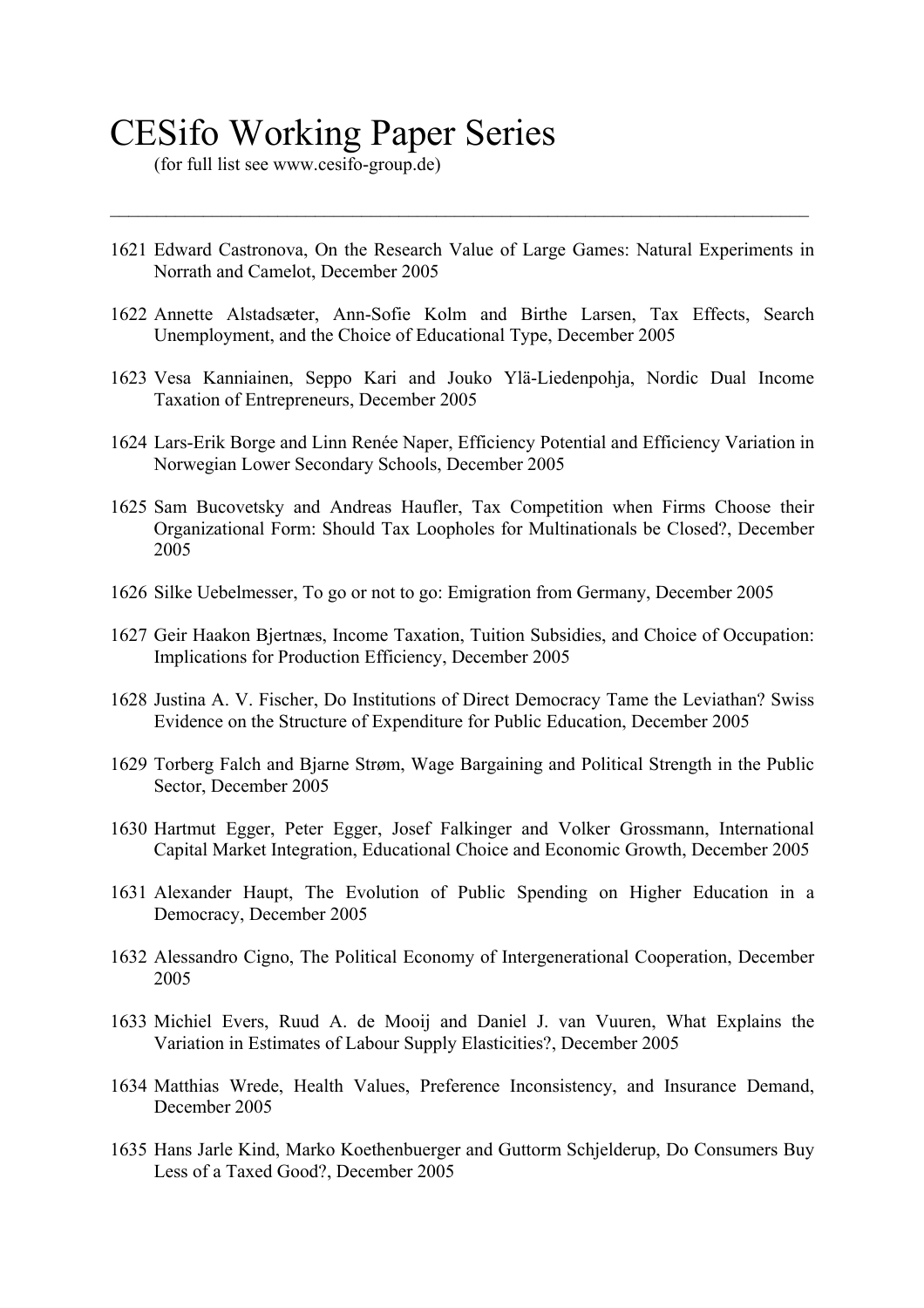- 1636 Michael McBride and Stergios Skaperdas, Explaining Conflict in Low-Income Countries: Incomplete Contracting in the Shadow of the Future, December 2005
- 1637 Alfons J. Weichenrieder and Oliver Busch, Artificial Time Inconsistency as a Remedy for the Race to the Bottom, December 2005
- 1638 Aleksander Berentsen and Christopher Waller, Optimal Stabilization Policy with Flexible Prices, December 2005
- 1639 Panu Poutvaara and Mikael Priks, Violent Groups and Police Tactics: Should Tear Gas Make Crime Preventers Cry?, December 2005
- 1640 Yin-Wong Cheung and Kon S. Lai, A Reappraisal of the Border Effect on Relative Price Volatility, January 2006
- 1641 Stefan Bach, Giacomo Corneo and Viktor Steiner, Top Incomes and Top Taxes in Germany, January 2006
- 1642 Johann K. Brunner and Susanne Pech, Optimum Taxation of Life Annuities, January 2006
- 1643 Naércio Aquino Menezes Filho, Marc-Andreas Muendler and Garey Ramey, The Structure of Worker Compensation in Brazil, with a Comparison to France and the United States, January 2006
- 1644 Konstantinos Angelopoulos, Apostolis Philippopoulos and Vanghelis Vassilatos, Rent-Seeking Competition from State Coffers: A Calibrated DSGE Model of the Euro Area, January 2006
- 1645 Burkhard Heer and Bernd Suessmuth, The Savings-Inflation Puzzle, January 2006
- 1646 J. Stephen Ferris, Soo-Bin Park and Stanley L. Winer, Political Competition and Convergence to Fundamentals: With Application to the Political Business Cycle and the Size of Government, January 2006
- 1647 Yu-Fu Chen, Michael Funke and Kadri Männasoo, Extracting Leading Indicators of Bank Fragility from Market Prices – Estonia Focus, January 2006
- 1648 Panu Poutvaara, On Human Capital Formation with Exit Options: Comment and New Results, January 2006
- 1649 Anders Forslund, Nils Gottfries and Andreas Westermark, Real and Nominal Wage Adjustment in Open Economies, January 2006
- 1650 M. Hashem Pesaran, Davide Pettenuzzo and Allan G. Timmermann, Learning, Structural Instability and Present Value Calculations, January 2006
- 1651 Markku Lanne and Helmut Luetkepohl, Structural Vector Autoregressions with Nonnormal Residuals, January 2006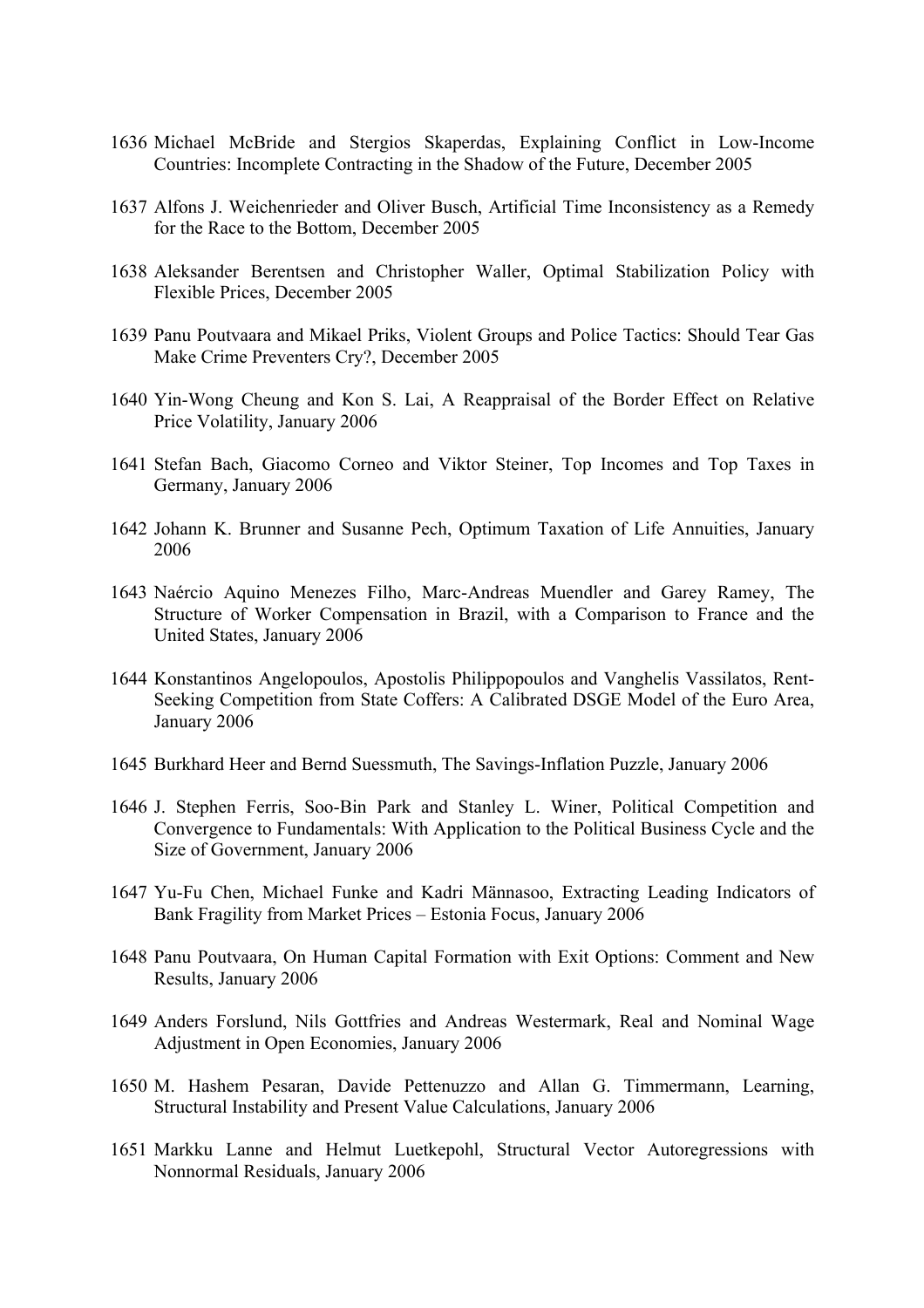- 1652 Helge Berger, Jakob de Haan and Jan-Egbert Sturm, Does Money Matter in the ECB Strategy? New Evidence Based on ECB Communication, January 2006
- 1653 Axel Dreher and Friedrich Schneider, Corruption and the Shadow Economy: An Empirical Analysis, January 2006
- 1654 Stefan Brandauer and Florian Englmaier, A Model of Strategic Delegation in Contests between Groups, January 2006
- 1655 Jan Zápal and Ondřej Schneider, What are their Words Worth? Political Plans and Economic Pains of Fiscal Consolidations in New EU Member States, January 2006
- 1656 Thiess Buettner, Sebastian Hauptmeier and Robert Schwager, Efficient Revenue Sharing and Upper Level Governments: Theory and Application to Germany, January 2006
- 1657 Daniel Haile, Abdolkarim Sadrieh and Harrie A. A. Verbon, Cross-Racial Envy and Underinvestment in South Africa, February 2006
- 1658 Frode Meland and Odd Rune Straume, Outsourcing in Contests, February 2006
- 1659 M. Hashem Pesaran and Ron Smith, Macroeconometric Modelling with a Global Perspective, February 2006
- 1660 Alexander F. Wagner and Friedrich Schneider, Satisfaction with Democracy and the Environment in Western Europe – a Panel Analysis, February 2006
- 1661 Ben J. Heijdra and Jenny E. Ligthart, Fiscal Policy, Monopolistic Competition, and Finite Lives, February 2006
- 1662 Ludger Woessmann, Public-Private Partnership and Schooling Outcomes across Countries, February 2006
- 1663 Topi Miettinen and Panu Poutvaara, Political Parties and Network Formation, February 2006
- 1664 Alessandro Cigno and Annalisa Luporini, Optimal Policy Towards Families with Different Amounts of Social Capital, in the Presence of Asymmetric Information and Stochastic Fertility, February 2006
- 1665 Samuel Muehlemann and Stefan C. Wolter, Regional Effects on Employer Provided Training: Evidence from Apprenticeship Training in Switzerland, February 2006
- 1666 Laszlo Goerke, Bureaucratic Corruption and Profit Tax Evasion, February 2006
- 1667 Ivo J. M. Arnold and Jan J. G. Lemmen, Inflation Expectations and Inflation Uncertainty in the Eurozone: Evidence from Survey Data, February 2006
- 1668 Hans Gersbach and Hans Haller, Voice and Bargaining Power, February 2006